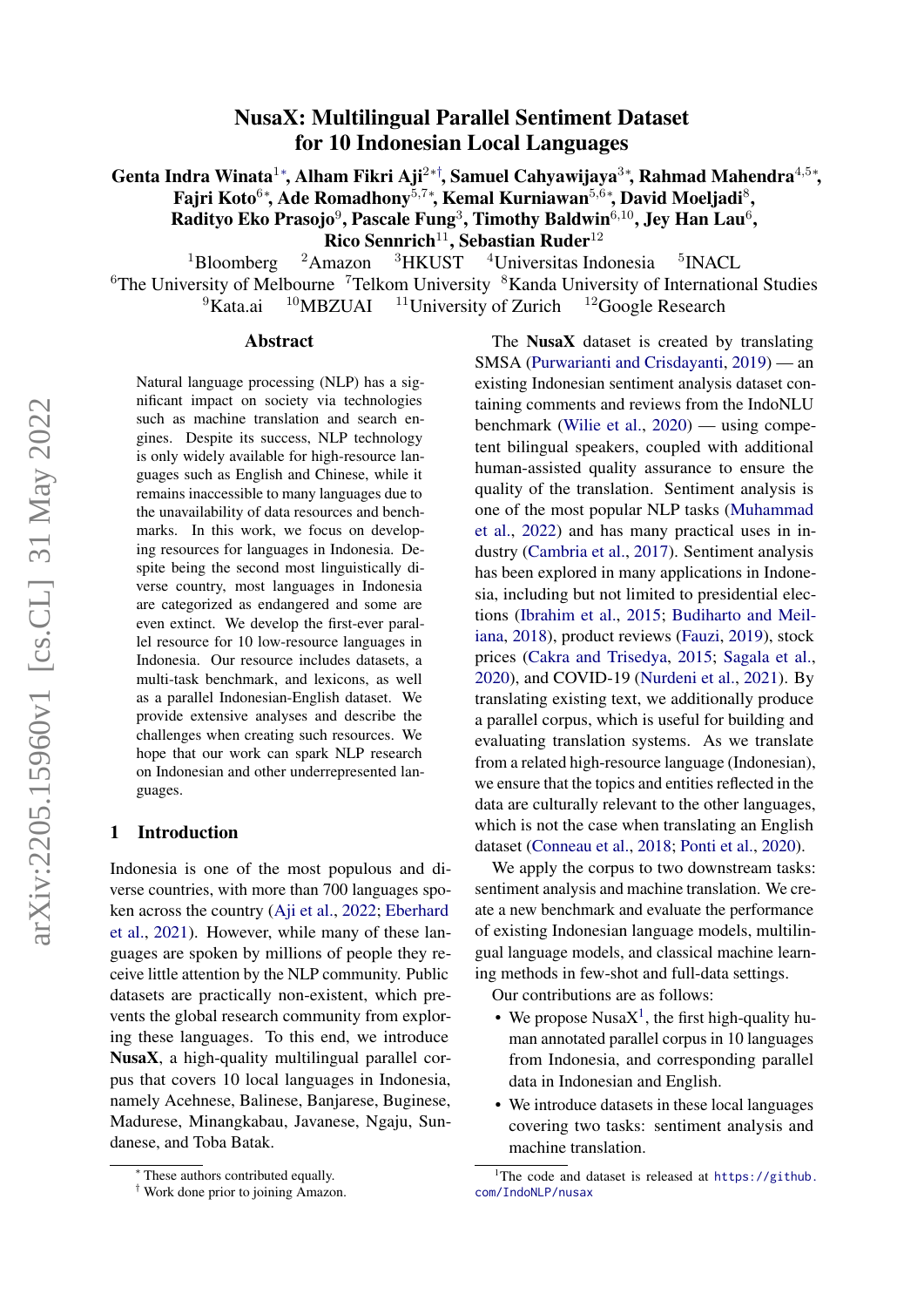<span id="page-1-0"></span>

Figure 1: Language taxonomy of the studied Indonesian languages according to Ethnologue [\(Eberhard](#page-9-0) [et al.,](#page-9-0) [2021\)](#page-9-0). The color represents the language category level in the taxonomy. Purple denotes language and other colors denote language family.

- We provide an extensive evaluation covering deep learning and classical NLP and machine learning methods on downstream tasks in fewshot and full-data settings.
- We conduct comprehensive analyses regarding the similarity of the languages under study from both a linguistics and empirical perspective, the cross-lingual transferability of existing monolingual and multilingual pre-trained models, and an efficiency analysis of different approaches for NLP tasks in extremely low-resource languages.

## 2 Focus Languages

In this work, we focus on 10 languages, namely Acehnese, Balinese, Banjarese, Buginese, Madurese, Minangkabau, Javanese, Ngaju, Sundanese, and Toba Batak. Figure [1](#page-1-0) shows the taxonomy of these languages (including Indonesian) according to Ethnologue [\(Eberhard et al.,](#page-9-0) [2021\)](#page-9-0). The languages covered belong to the Austronesian language family under the Malayo-Polynesian subgroup. Table [1](#page-1-1) provides additional information such as their status, number of L1 speakers, number of dialects, and writing systems.

Acehnese (ace) is a language spoken mainly in the Aceh province. Although it is the de facto language of provincial identity of Aceh, language use

<span id="page-1-1"></span>

| Language<br>name              | Language<br>status           | No. of $L1$<br>speakers              | No. of<br>dialects  | Writing<br>system                           |
|-------------------------------|------------------------------|--------------------------------------|---------------------|---------------------------------------------|
| Acehnese (ace)                | Threatened                   | 3,500,000<br>$(2000 \text{ census})$ | 7                   | Latin                                       |
| Balinese (ban)                | Developing                   | 3,300,000<br>$(2010 \text{ census})$ | 3                   | Latin,<br><b>Balinese</b>                   |
| Banjarese (bjn)               | Wider<br>communication       | 3,650,000<br>(2015 UNSD)             | $\overline{c}$      | Latin, Arabic                               |
| Toba Batak (bbc)              | Threatened                   |                                      | <b>Not</b><br>known | Latin.<br><b>Batak</b>                      |
| Buginese (bug)                | Wider<br>communication       |                                      | 11                  | Latin,<br><b>Buginese</b>                   |
| Indonesian (ind)              | National                     | 42,800,000<br>(2015 UNSD)            | <b>Not</b><br>known | Latin,<br>Arabic                            |
| Javanese (jav)                | Educational                  | 68,200,000<br>(2015 UNSD)            | 11                  | Latin.<br>Javanese                          |
| Madurese (mad)                | Developing                   | 7.790.000<br>(2015 UNSD)             | 6                   | Latin                                       |
|                               | Minangkabau (min) Developing |                                      | 12                  | Latin                                       |
| Ngaju (nij)                   | Wider<br>communication       | 890,000<br>(2003)                    | 7                   | Latin                                       |
| Developing<br>Sundanese (sun) |                              | 32,400,000<br>(2015 UNSD)            | 3                   | Latin,<br>Arabic,<br>Sundanese,<br>Javanese |

Table 1: Language data according to Ethnologue [\(Eber](#page-9-0)[hard et al.,](#page-9-0) [2021\)](#page-9-0). We list the canonical language name, ISO 639-2 code, status, number of L1 speakers in Indonesia, number of dialects, and writing systems. The language status information can be found at [https:](https://www.ethnologue.com/about/language-status) [//www.ethnologue.com/about/language-status](https://www.ethnologue.com/about/language-status).

is shifting to Indonesian in urban areas. Acehnese has features typical of the Mon-Khmer languages of mainland Southeast Asia, a result of its former status as part of the early Chamic dialect continuum on the coast of Vietnam. It has at least ten contrasting vowels and as many distinct diphthongs, as well as voiceless aspirated stops and murmured voiced stops [\(Blust et al.,](#page-9-6) [2013\)](#page-9-6). In addition to the large number of diphthongs, it has a high percentage of monosyllabic root morphemes. Prefixes and infixes play an active role while suffixes are absent [\(Durie,](#page-9-7) [1985\)](#page-9-7). It is of the 'active' or socalled 'Split-S' type: some intransitive verbs take arguments, which have the properties of 'transitive subjects' while others take arguments with the properties of 'transitive objects' [\(Durie,](#page-9-8) [1988\)](#page-9-8).

Balinese (ban) is a language spoken mainly in the Bali province and in the West Nusa Tenggara province. It has three main dialects: Highland Balinese, Lowland Balinese, and Nusa Penida. It is mainly written in the Latin script since the early 20th century although it has its own Balinese script. The word order in Balinese is SVO. It is non-tonal and has 17 consonant and 6 vowel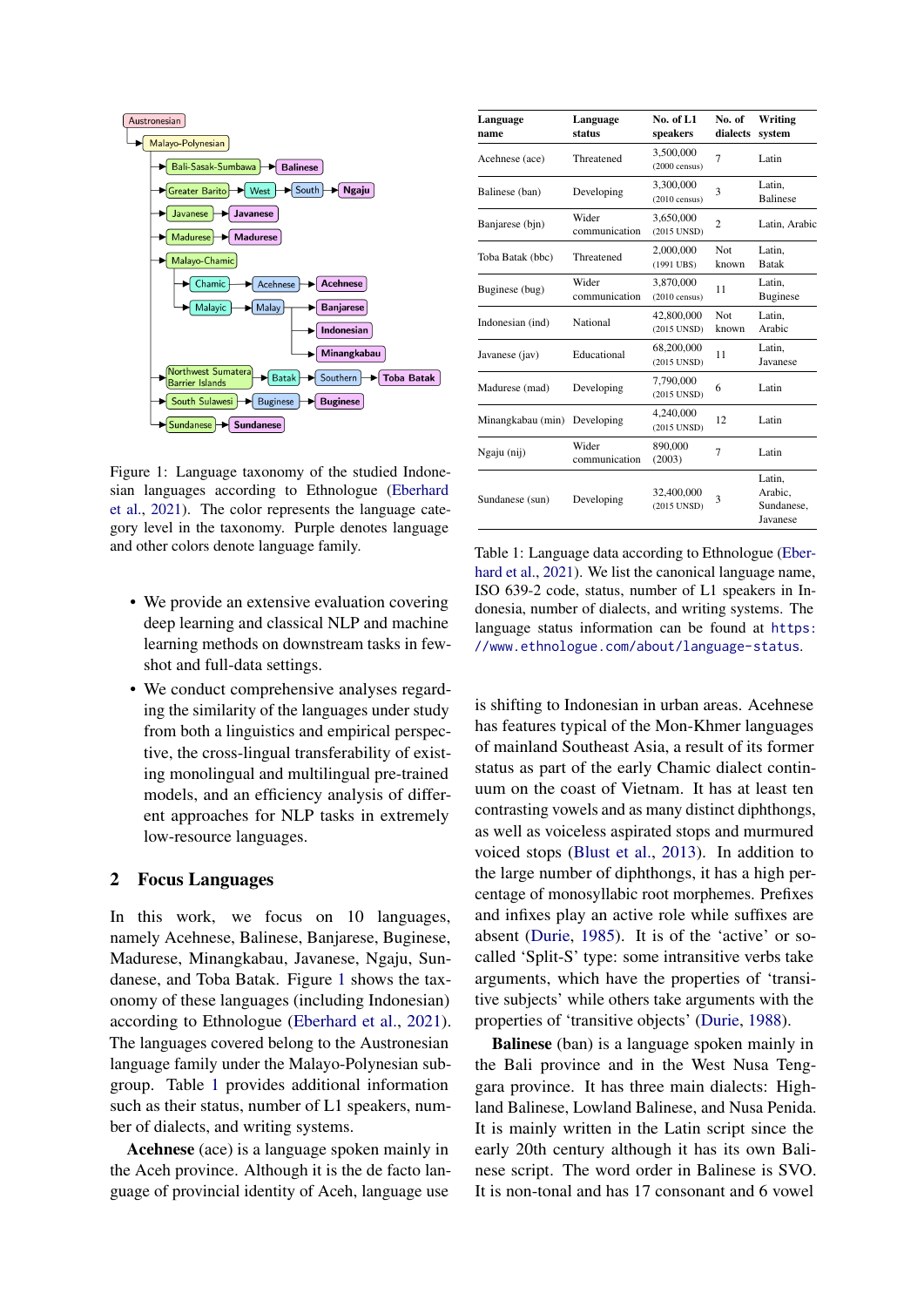phonemes. Stress is on the penultimate syllable. It has three sociolinguistic registers. Regarding patterns of verb affixation, Balinese is an 'active' or 'split-S' language: verbs with Undergoer-like subject arguments are marked in one way (with a 'zero prefix'), while verbs with Actor-like subject arguments—intransitive or transitive—are marked in another (either with the nasal prefix 'N-', or with 'ma-') [\(Arka,](#page-9-9) [2003\)](#page-9-9).

Banjarese (bjn) is a language spoken in Kalimantan (Central, East, South, and West Kalimantan provinces). It became a language of wider communication through trade in the market, in business, and in media. It is dominant in the South Kalimantan Province and also growing rapidly in the Central and Eastern Kalimantan provinces. It has two main dialects: Kuala and Hulu dialects. Although it is a Malayic language, it has many Javanese loanwords, probably acquired during the Majapahit period from the late thirteenth century until the fifteenth century [\(Blust et al.,](#page-9-6) [2013\)](#page-9-6). It has 73% of lexical similarity with Indonesian<sup>[2](#page-2-0)</sup> and it is written in Arabic and Latin scripts [\(Eberhard](#page-9-0) [et al.,](#page-9-0) [2021\)](#page-9-0).

Toba Batak (bbc) is a language spoken in the North Sumatra province. Similarly to Acehnese, it is slowly being replaced by Indonesian in urban and migrant areas. It used to be written in the Batak script but is mainly written in Latin script now. The Batak languages are predicate-initial, and have verb systems reminiscent of Philippine languages, although they differ from them in many details [\(Blust et al.,](#page-9-6) [2013\)](#page-9-6).

Buginese (bug) is a language spoken mainly in the South Sulawesi, Southeast Sulawesi, Central Sulawesi, and West Sulawesi provinces. The word order is SVO. Verb affixes are used to mark persons. It is non-tonal and has 19 consonant and 6 vowel phonemes. Stress is on the penultimate syllable. It was written in the Buginese script in the past (derived from Brahmi script) but is mainly written in Latin script now [\(Eberhard et al.,](#page-9-0) [2021\)](#page-9-0). In Buginese, the pronoun 'I' has three forms: the independent form 'iyya', the ergative form '-ka', and the absolutive form/clitic 'u-'. Buginese employs sentence patterns, pronouns, and certain terms to express politeness [\(Weda,](#page-11-4) [2016\)](#page-11-4).

Indonesian (ind) is the national language of Indonesia in 1945 Constitution, Article 36 [\(Indone](#page-10-2)[sia,](#page-10-2) [2002\)](#page-10-2). Its lexical similarity to Standard Malay

is over 80%. The word order is SVO. It is nontonal and has 19 consonants, 6 vowels, and 3 diphthongs. The stress is on the penultimate syllable. It has a rich affixation system, including a variety of prefixes, suffixes, circumfixes, and reduplication. Most of the affixes in Indonesian are derivational. It is developed from literary 'Classical Malay' of the Riau-Johor sultanate [\(Sneddon,](#page-11-5) [2003\)](#page-11-5) and has regional variants. It is written mainly in Latin script.

Madurese (mad) is a language spoken in the East Java province, mainly on Madura Island, south and west of Surabaya city, Bawean, Kangean, and Sapudi islands. It has vowel harmony, gemination, rich affixation, three types of reduplication, and SVO basic word order [\(Davies,](#page-9-10) [2010\)](#page-9-10).

Minangkabau (min) is a language spoken mainly in West Sumatra and other provinces on Sumatra Island such as Bengkulu and Riau. Although it is classified as Malay, it is not intelligible with Indonesian. The word order is SVO written in Latin script. Standard Minangkabau voice can be characterised as an Indonesian-type system whereas colloquial Minangkabau voice is more effectively characterised as a Sundic-type system [\(Crouch,](#page-9-11) [2009\)](#page-9-11).

**Javanese** (jav) is a language spoken mainly in Java island. It is the de facto language of provincial identity in central and eastern Java. The word order is SVO. It has 21 consonants and 8 vowels. It used to be written in Javanese script but since 20th century is mostly written in Latin script. Javanese differs from most other languages of western Indonesia in contrasting dental and retroflex stops, and in the feature of breathy voice or murmur as a phonetic property of its voiced obstruents. Javanese also differs from most languages of the Philippines and western Indonesia in allowing a number of word-initial consonant clusters. It has an elaborate system of speech levels [\(Blust et al.,](#page-9-6) [2013\)](#page-9-6).

Ngaju (nij) is a language spoken in the Central Kalimantan province. It is widely used as a language of wider communication for trade in much of Kalimantan, from the Barito to the Sampit river. It is used in many domains (church, school, villagelevel government, market, etc.). It has various affixes and reduplication, similar to Indonesian. The active voice is marked by prefix 'maN-' and the passive voice is marked by prefix 'iN-'. The word order is similar to the one in Indonesian. The pronouns have enclitic forms to mark possessors in a noun phrase or agents in a passive sentence [\(Uchi-](#page-11-6)

<span id="page-2-0"></span> $2$ i.e., 73% of its words also occur in Indonesian.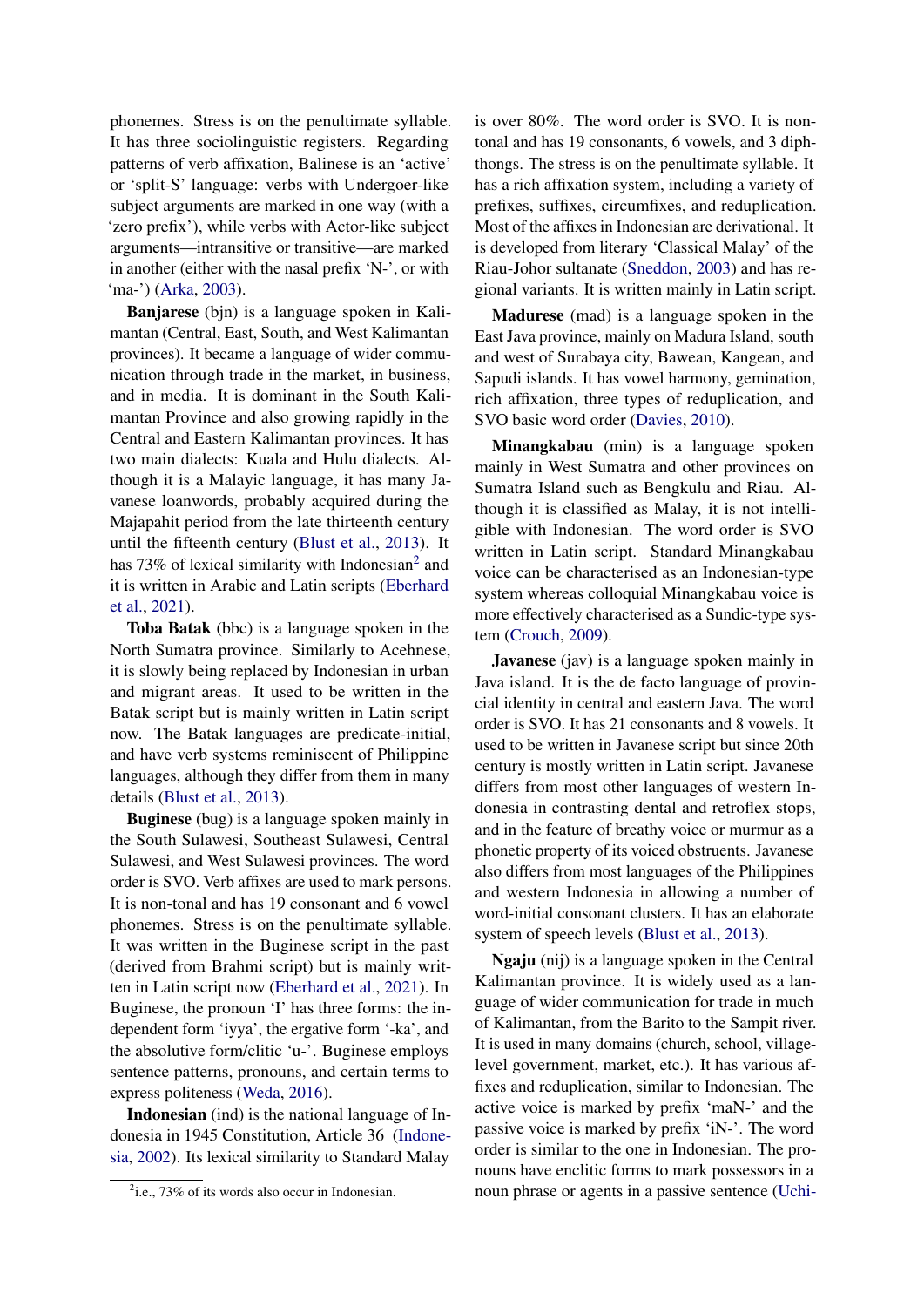#### [bori and Shibata,](#page-11-6) [1988\)](#page-11-6).

Sundanese (sun) is a language spoken mainly in the Banten and West Java provinces. It is the de facto language of provincial identity in western Java. The main dialects are Bogor (Krawang), Pringan, and Cirebon. It is non-tonal and has 18 consonant and 7 vowel phonemes. The stress is on the penultimate syllable. It has elaborate coding of respect levels. It is written in Latin script since the middle of the 19th century but was previously written in Arabic, Javanese, and Sundanese scripts. Sundanese is a predominantly SVO language. It has voice marking and incorporates some (optional) actor-verb agreement, i.e., number and person [\(Kurniawan,](#page-10-3) [2013\)](#page-10-3).

### 3 Data Construction

Our data collection process consists of several steps. First, we take an existing dataset in a related highresource language (Indonesian) as a base for expansion to the other ten languages. Then, we ask human annotators to translate the data. To ensure the quality of the final translation, we run quality assurance with additional human annotators.

#### 3.1 Annotator Recruitment

Eliciting or annotating data in underrepresented languages generally requires working with local language communities in order to identify competent bilingual speakers [\(Nekoto et al.,](#page-10-4) [2020\)](#page-10-4). In the Indonesian setting, this challenge is compounded that by the fact that most languages have several dialects (cf. Table [1\)](#page-1-1). As dialects in Indonesian languages may have significant differences in word usage and meaning [\(Aji et al.,](#page-8-0) [2022\)](#page-8-0), it is important to recruit annotators who speak the same or similar dialects to ensure that translations are mutually intelligible.

In this work, we employ at least 2 native speaker annotators for each local language who still practice the local language in daily communication in addition to Indonesian (see Appendix [A\)](#page-12-1). We run a preliminary test to filter the annotators to be recruited: We first ask annotators to translate three samples. We then conduct a peer review by asking asking annotators whether they can understand the translations of other annotators for the same language. The hired annotators work as translators, as well as translation validators. For English translations, we hire annotators based on their English proficiency test with IELTS  $> 6.5$  or TOEFL PBT

 $> 600.$ 

#### 3.2 Data Filtering and Sampling

We take an existing sentence-level Indonesian sentiment analysis data, SMSA, the largest publicly available Indonesian sentiment analysis dataset containing comments and reviews from the IndoNLU benchmark [\(Purwarianti and Crisdayanti,](#page-11-0) [2019;](#page-11-0) [Wilie et al.,](#page-12-0) [2020\)](#page-12-0) as the data source to build the multilingual parallel corpus. SMSA is a sentence-level multi-domain expertly-annotated sentiment analysis dataset consisting of more than 11,000 data instances of comments and reviews collected from several online platforms such as Twitter, Zomato, TripAdvisor, etc. We filter the data that contains abusive language and personal information by manually inspecting all sentences. Finally, we randomly select 1,000 samples via stratified sampling for translation, ensuring that the label distribution is balanced.

#### 3.3 Human Translation

We instruct the annotators to retain the meaning of the text and to keep entities such as persons, organizations, locations, and time with no target language translation the same. Specifically, we instruct them to (1) retain the entity; (2) maintain the complete information content of the original sentence; (3) maintain the sentence's sentiment polarity. Initially, we also asked the translators to maintain the typography. Most sentences from the original dataset are written in an informal tone, with non-standard spelling, e.g. elongated vowel and punctuations. When the sentence is translated into the target local language, direct translation can sound unnatural. For example: 'kangeeeen' (ind) (translation in eng: 'miss'). The translation in Minangkabau is 'taragak' (as it is quite unnatural to express it as 'taragaaak'). Similarly, the original sentence may also contain typos. Due to the difficulty of accurately assessing typographical consistency of translations, we remove this as a criterion. We instruct annotators to use the Latin script as it is the most used writing system among locals.

## 3.4 Human-Assisted Quality Assurance

We conduct quality control (QC) between two annotators where annotator A is asked to check the translation result of annotator B, and vice versa. We include the corrected translations in our dataset. To ensure the quality assurance is performed well,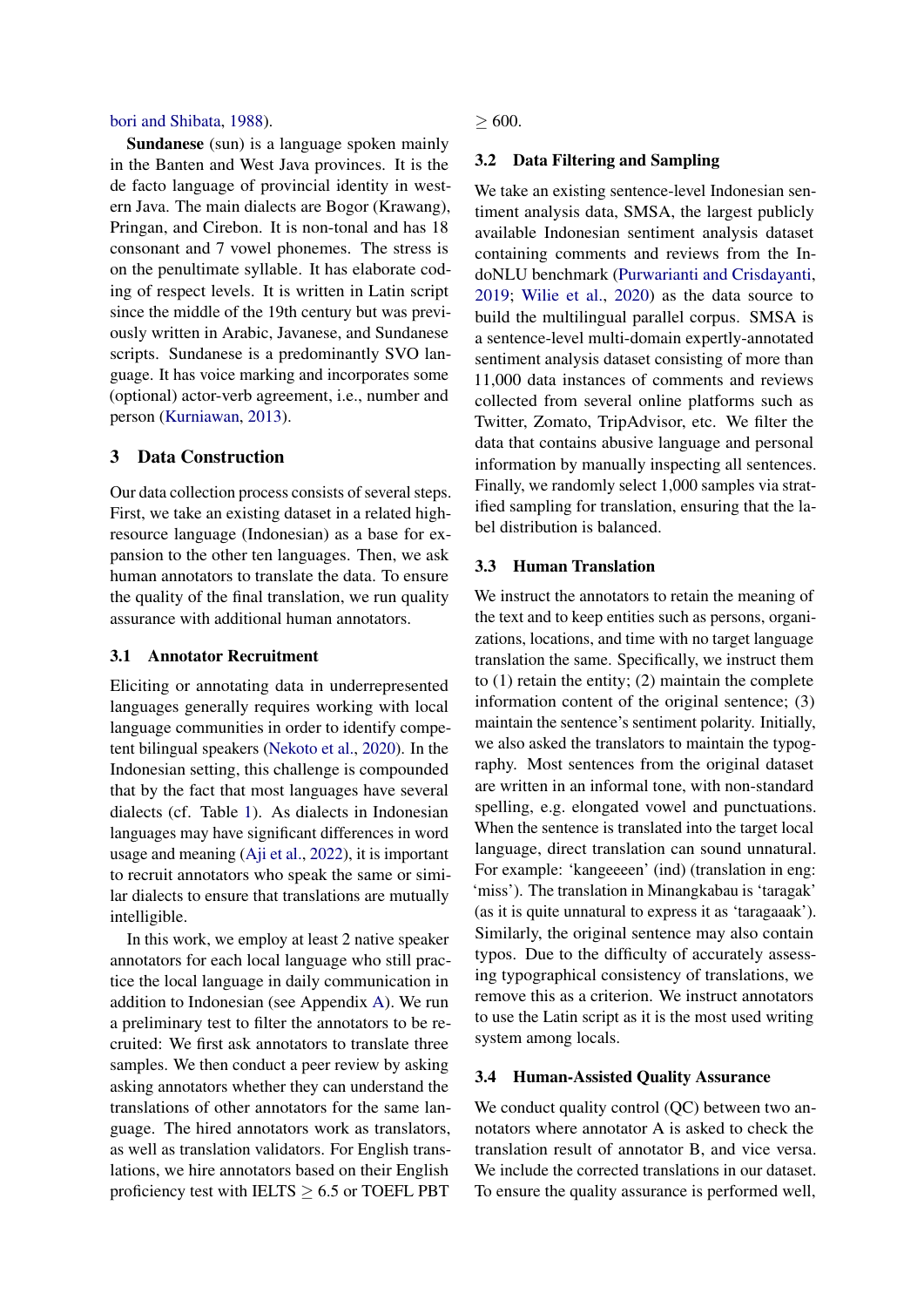we randomly perturb 5% of the sentences by removing a random sequence of words. The quality assurance annotators are then expected to notice the perturbed sentences and to fix them.

We analyze the quality assurance edits for Balinese (ban), Minangkabau (min), Sundanese (sun), and Javanese (jav), which are spoken by the authors of this paper. For each language, we randomly sample 100 translations that have been edited by a QC annotator. We classify edits along the following categories:

Typos and Mechanics: Edit that involves correcting typos, punctuation, casing, white spaces/dashes, and numerical formatting.

Orthography: Edit that changes the spelling of words due to orthographic variation in local languages without a standard orthography. The word sounds and means the same before and after editing and both are being used by natives. The QC annotator might feel that one writing variant is more natural/commonly used, hence making this change. Translation: The words used by the translator are still in Indonesian and the QC annotator translates them to the local language.

Word edit: The QC annotator paraphrases a word/phrase. This also includes adding/removing words and morpheme changes.

Major changes: Other edits that significantly alter the original translation.

<span id="page-4-0"></span>

| Category         | ban  | sun | 1av               |
|------------------|------|-----|-------------------|
| Typos & Mechanic | 31   | 14  | 42                |
| Orthography      | 14   | 6   | $12 \overline{)}$ |
| Translation      | 22   | 55  | 10                |
| Word edit        | 67   | 65  | 61                |
| Major changes    | ′- 4 |     |                   |

Table 2: Statistics of QC edits per category.

The result is shown in Table [2.](#page-4-0) Generally, word edits make up the majority of QC modifications, which involves changing a word/phase to its synonym or altering the morpheme slightly. In contrast, major changes are extremely rare. We also see some changes of the orthography around 10% of the time. Other types of edits vary between languages. Sundanese has significantly less typos compared to other languages, but a considerably higher number of translation edits. We suspect this is because code-switching with Indonesian happens regularly in Sundanese, which results in many Indonesian words being adopted despite the existence of equivalent Sundanese translations.

## 4 NusaX Benchmark

#### 4.1 Tasks

We develop two tasks (sentiment analysis and machine translation) based on the datasets covering 12 languages, including Indonesian, English, and 10 local languages.

### 4.1.1 Sentiment Analysis

Sentiment analysis is an NLP task that aims to extract the sentiment from a given text document. The sentiment is commonly categorized into 3 classes, i.e., positive, negative, and neutral. We focus our dataset construction on sentiment analysis because it is one of the most widely explored tasks in Indonesia [\(Aji et al.,](#page-8-0) [2022\)](#page-8-0) due to its broad industry applications such as competitive and marketing analysis, and detection of unfavorable rumors for risk management [\(Socher et al.,](#page-11-7) [2013\)](#page-11-7).

After translating 1,000 instances from the sentiment analysis dataset (SMSA), we have a sentiment analysis dataset for each translated language. For each language, we split the dataset into 500, 100, and 400 train, validation, and test examples. In total, our dataset contains 6,000 train, 1,200 validation, and 4,800 test instances for all 12 languages (Indonesian, English and the 10 local languages).

#### 4.1.2 Machine Translation

Indonesia consists of 700+ languages covering three different language families [\(Aji et al.,](#page-8-0) [2022\)](#page-8-0). Despite its linguistic diversity, existing machine translation systems only cover a small fraction of Indonesian languages, mainly Indonesian (the national language), Sundanese, and Javanese. To broaden the coverage of existing machine translation systems for underrepresented local languages, we construct a machine translation dataset using our translated sentiment corpus, which results in a parallel corpus between all language pairs. In other words, we have 132 possible parallel corpora each with 1,000 samples (500 train, 100 validation, and 400 test instances) which can be used to train machine translation models. Compared to many other MT evaluation datasets, our data is in the review domain and is not English-centric.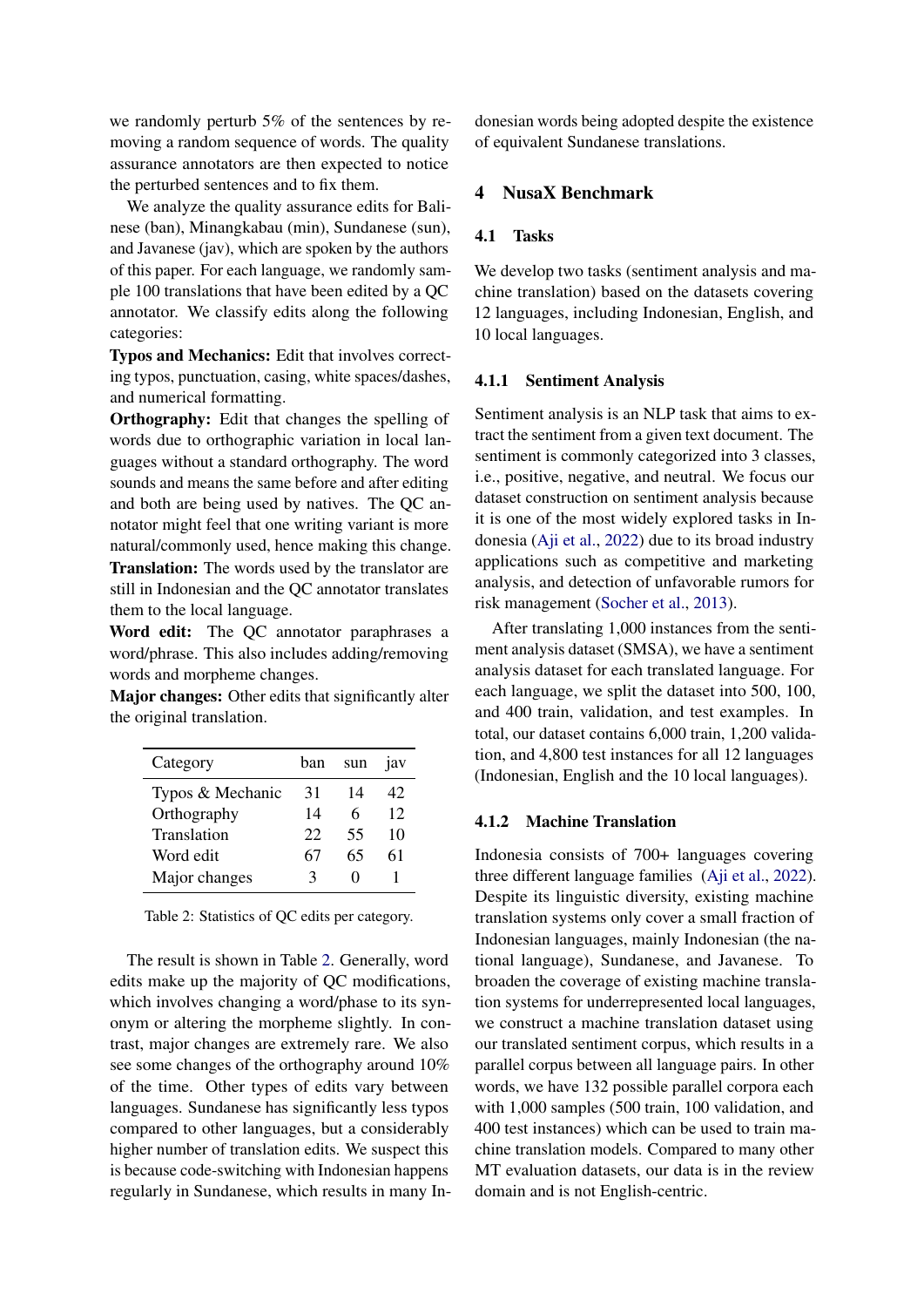<span id="page-5-0"></span>

| Model                           | ace  | ban  | bbc  | bin  | bug  | eng  | ind           | jav  | mad  | min  | nij       | sun  | avg   |
|---------------------------------|------|------|------|------|------|------|---------------|------|------|------|-----------|------|-------|
| Naive Bayes                     | 72.5 | 72.6 | 73.0 | 71.9 | 73.7 | 76.5 | 73.1          | 69.4 | 66.8 | 73.2 | 68.8      | 71.9 | 72.O  |
| <b>SVM</b>                      | 75.7 | 75.3 | 76.7 | 74.8 | 77.2 | 75.0 | 78.7          | 71.3 | 73.8 | 76.7 | 75.1      | 74.3 | 75.4  |
| LR                              | 77.4 | 76.3 | 76.3 | 75.0 | 77.2 | 75.9 | 74.7          | 73.7 | 74.7 | 74.8 | 73.4      | 75.8 | 75.4  |
| <b>IndoBERT</b> <sub>BASE</sub> | 75.4 | 74.8 | 70.0 | 83.1 | 73.9 | 79.5 | 90.0          | 81.7 | 77.8 |      | 82.5 75.8 | 77.5 | 78.5  |
| <b>IndoBERT<sub>LARGE</sub></b> | 76.3 | 79.5 | 74.0 | 83.2 | 70.9 | 87.3 | 90.2          | 85.6 | 77.2 | 82.9 | 75.8      | 77.2 | -80.0 |
| <b>IndoLEM</b> BASE             | 72.6 | 65.4 | 61.7 | 71.2 | 66.9 | 71.2 | 87.6          | 74.5 | 71.8 | 68.9 | 69.3      | 71.7 | 71.1  |
| $mBERT_{BASE}$                  | 72.2 | 70.6 | 69.3 | 70.4 | 68.0 | 84.1 | 78.0          | 73.2 | 67.4 | 74.9 | 70.2      | 74.5 | 72.7  |
| XLM-R <sub>BASE</sub>           | 73.9 | 72.8 | 62.3 | 76.6 | 66.6 | 90.8 | 88.4          | 78.9 | 69.7 | 79.1 | 75.0      | 80.1 | 76.2  |
| XLM-R <sub>LARGE</sub>          | 75.9 | 77 1 | 65.5 | 86.3 | 70.0 |      | $92.6$ $91.6$ | 84.2 | 74.9 | 83.1 | 73.3      | 86.0 | 80.0  |

Table 3: Sentiment analysis result in marco-F1(%). Models were trained and evaluated on each language independently.

### 4.2 Baselines

#### 4.2.1 Classical Machine Learning

Classical machine learning approaches are still widely used by local Indonesian researchers and institutions, due to their efficiency [\(Nityasya et al.,](#page-11-8) [2021\)](#page-11-8). The trade-off between performance and compute cost is particularly important in situations with limited compute that are common for work with low-resource languages. We therefore use classical methods as baselines for our comparison. Namely, we use Naive Bayes, SVM, and logistic regression for the classification tasks. For MT, we employ a naive baseline that simply copies the original Indonesian text, a dictionary-based substitution method, and a phrase-based MT system based on Moses [\(Koehn et al.,](#page-10-5) [2007\)](#page-10-5).

#### 4.2.2 Pre-trained Local Language Models

Recent developments in neural pre-trained language models (LMs) have brought substantial improvements in various NLP tasks. Despite the lack of resources in Indonesian and local languages, there are several efforts in developing large pretrained language models for Indonesian and major local languages. IndoBERT [\(Wilie et al.,](#page-12-0) [2020\)](#page-12-0) and SundaneseBERT [\(Wongso et al.,](#page-12-2) [2022\)](#page-12-2) are two popular models for natural language understanding (NLU) tasks in Indonesian and Sundanese. Indo-BART and IndoGPT have also been introduced for natural language generation (NLG) tasks in Indonesian, Sundanese, and Javanese [\(Cahyawijaya et al.,](#page-9-12) [2021\)](#page-9-12). We employ these pretrained models as baselines to assess their adaptability to other languages.

## 4.2.3 Pre-trained Massively Multilingual LMs

We additionally consider large pre-trained multilingual language models to further understand their applicability to low-resource languages. Specifically, we experiment with mBERT [\(Devlin et al.,](#page-9-13) [2019\)](#page-9-13) and XLM-R [\(Conneau et al.,](#page-9-14) [2020\)](#page-9-14) for NLU tasks and mBART [\(Liu et al.,](#page-10-6) [2020\)](#page-10-6) and mT5 [\(Xue](#page-12-3) [et al.,](#page-12-3) [2021\)](#page-12-3) models for NLG tasks. We provide the hyper-parameters of all models in Appendix [B.](#page-14-0)

#### 5 Results and Discussion

#### 5.1 Overall Results

Sentiment Analysis Table [3](#page-5-0) shows the sentiment analysis performance of various models across different local languages trained and evaluated using the same language data. Fine-tuned large LMs such as  $IndoBERT<sub>LARGE</sub>$  or  $XLM-R<sub>LARGE</sub>$  generally achieve the best performance. XLM-R models achieve strong performance on some languages, such as Indonesian (idn), Banjarese (bjn), English (eng), Javanese (jav), Minangkabau (min). We conjecture that this might be because these languages are included among the supported languages in the multilingual model. An exception is Banjarese, although it is very similar to Indonesian and Minangkabau. IndoBERT models, despite only being pre-trained on Indonesian, also show good performance across some local languages, suggesting transferability from Indonesian to the local languages.

The classic approaches are surprisingly competitive compared to the neural methods. Logistic regression even outperforms both IndoBERTLARGE and XLM-R on Acehnese (ace), Buginese (bug) and Toba Batak (bbc). These results indicate that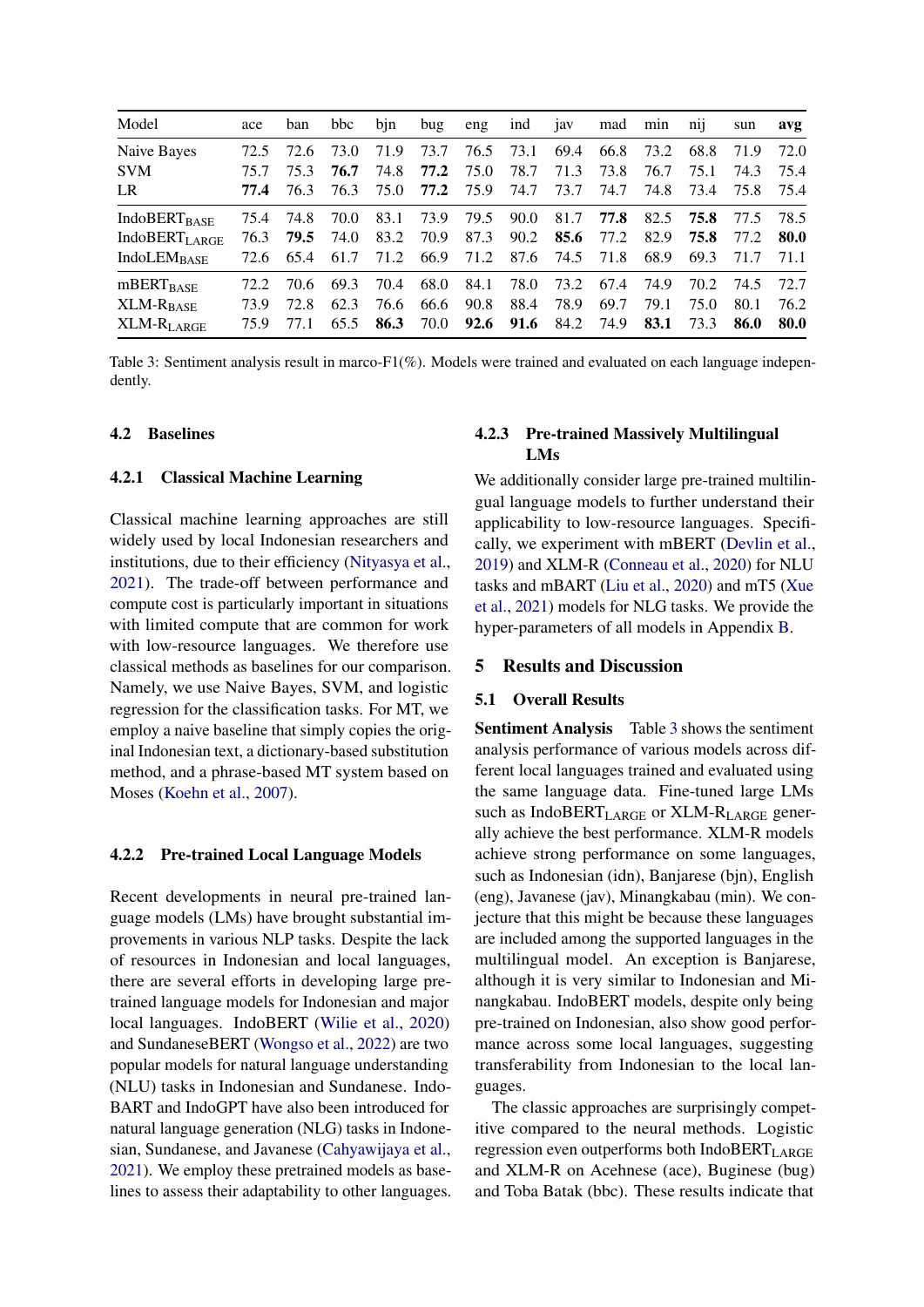<span id="page-6-0"></span>

|                   |       |       |       |       | $idn \rightarrow x$ |       |       |       |       |          |       |       |
|-------------------|-------|-------|-------|-------|---------------------|-------|-------|-------|-------|----------|-------|-------|
| Model             | ace   | ban   | bbc   | bin   | bug                 | eng   | 1av   | mad   | min   | $n_{11}$ | sun   | avg   |
| Copy              | 5.89  | 10.00 | 4.28  | 15.99 | 3.45                | 0.56  | 9.29  | 5.11  | 18.10 | 7.52     | 9.24  | 8.13  |
| Word Substitution | 7.60  | 10.31 | 5.99  | 17.51 | 3.57                | 0.76  | 14.75 | 7.58  | 22.34 | 9.76     | 12.38 | 10.23 |
| <b>PBSMT</b>      | 20.47 | 26.48 | 18.18 | 42.08 | 10.84               | 7.73  | 39.08 | 33.26 | 52.21 | 29.58    | 36.04 | 28.72 |
| IndoGPT           | 9.60  | 14.17 | 8.20  | 22.23 | 5.18                | 5.89  | 24.05 | 14.44 | 26.95 | 17.56    | 23.15 | 15.58 |
| IndoBARTv2        | 19.21 | 27.08 | 18.41 | 40.03 | 11.06               | 11.53 | 39.97 | 28.95 | 48.48 | 27.11    | 38.46 | 28.21 |
| $mBART-50$        | 17.21 | 22.67 | 17.79 | 34.26 | 10.78               | 3.90  | 35.33 | 28.63 | 43.87 | 25.91    | 31.21 | 24.69 |
| $mT5_{BASE}$      | 14.79 | 18.07 | 18.22 | 38.64 | 6.68                | 11.21 | 33.48 | 0.96  | 45.84 | 13.59    | 33.79 | 21.39 |

Table 4: Results of the machine translation task from Indonesian to other languages (idn  $\rightarrow x$ ) in SacreBLEU.

<span id="page-6-1"></span>

|                   |       |       |       |       | $\mathbf{x} \rightarrow \mathbf{i} \mathbf{d} \mathbf{n}$ |       |       |       |       |                 |       |       |
|-------------------|-------|-------|-------|-------|-----------------------------------------------------------|-------|-------|-------|-------|-----------------|-------|-------|
| Model             | ace   | ban   | bbc   | bjn   | bug                                                       | eng   | 1av   | mad   | min   | n <sub>11</sub> | sun   | avg   |
| Copy              | 5.88  | 9.99  | 4.28  | 15.99 | 3.44                                                      | 0.57  | 9.29  | 5.11  | 18.10 | 7.51            | 9.24  | 8.13  |
| Word Substitution | 7.33  | 12.30 | 5.02  | 16.17 | 3.52                                                      | 1.67  | 17.34 | 7.89  | 24.17 | 12.07           | 15.38 | 11.17 |
| <b>PBSMT</b>      | 25.17 | 41.22 | 20.94 | 47.80 | 15.21                                                     | 6.68  | 46.99 | 38.39 | 60.56 | 32.86           | 41.79 | 34.33 |
| <b>IndoGPT</b>    | 7.01  | 13.23 | 5.27  | 19.53 | 1.98                                                      | 4.26  | 27.31 | 13.75 | 23.03 | 10.83           | 23.18 | 13.58 |
| IndoBARTv2        | 24.44 | 40.49 | 19.94 | 47.81 | 12.64                                                     | 11.73 | 50.64 | 36.10 | 58.38 | 33.50           | 45.96 | 34.69 |
| $mBART-50$        | 18.45 | 34.23 | 17.43 | 41.73 | 10.87                                                     | 17.92 | 39.66 | 32.11 | 59.66 | 29.84           | 35.19 | 30.64 |
| $mT5_{BASE}$      | 18.59 | 21.73 | 12.85 | 42.29 | 2.64                                                      | 12.96 | 45.22 | 32.35 | 58.65 | 25.61           | 36.58 | 28.13 |

Table 5: Results of the machine translation task on from other languages to Indonesian ( $x \rightarrow idn$ ) in SacreBLEU.

both Indonesian and multilingual pre-trained language models cannot transfer well to these languages, which is supported by the fact that these languages are very distinct from Indonesian, Sundanese, Javanese, or Minangkabau—the languages covered by IndoBERT and XLR-R.

Machine Translation We show the results on machine translation in Table [4](#page-6-0) (idn  $\rightarrow$  x) and Ta-ble [5](#page-6-1) ( $x \rightarrow$ idn) in SacreBLEU [\(Post,](#page-11-9) [2018\)](#page-11-9). As some local languages are similar to Indonesian, we observe that the Copy baseline (which does not do any translation) performs quite well. Since these local languages also share similar grammatical structure with Indonesian, when we perform dictionarybased substitution (Word Substitution) we also see an improvement.

Both PBSMT and fine-tuned LMs demonstrate encouraging performance despite the limited training data, which we attribute to the target languages' similarity to Indonesian. We generally see a good translation performance across local languages. Thus, there is an opportunity to utilize translation models to create new synthetic datasets in local languages via translation from a related high-resource language, not only for Indonesian local languages but also other underrepresented languages. However, note that even for language pairs where BLEU

is very high, we observe translation deficiencies stemming from the small amount of training data: rare words may just be copied with PBSMT, and mistranslated with NMT.

## 5.2 Cross-lingual Capability of LMs

From a linguistic perspective, local languages in Indonesia share similarities based on their language family. Many local languages share a similar grammatical structure and have some vocabulary overlap. Following prior works that show positive transfer between closely related languages [\(Winata](#page-12-4) [et al.,](#page-12-4) [2021;](#page-12-4) [Cahyawijaya et al.,](#page-9-12) [2021;](#page-9-12) [Hu et al.,](#page-10-7) [2020;](#page-10-7) [Khanuja et al.,](#page-10-8) [2020\)](#page-10-8), we analyze the transferability between closely related languages in the Malayo-Polynesian language family.

Empirically, Figure [2](#page-7-0) shows the cross-lingual capability of the best performing model (XLM- $R_{LARGE}$ ) in the zero-shot cross-lingual setting for sentiment analysis. In general, most languages, except for Buginese (bug) and Toba Batak (bbc), can be used effectively as the source language, reaching on average ∼70-75% F1 compared to 80% average F1 in the monolingual setting (cf.  $XLM-R<sub>LARGE</sub>$ in Table [3\)](#page-5-0). This empirical result aligns with the fact that both Buginese (bug) and Toba Batak (bbc) possess a very low vocabulary overlap with Indonesian [\(Aji et al.,](#page-8-0) [2022\)](#page-8-0). Interestingly, despite coming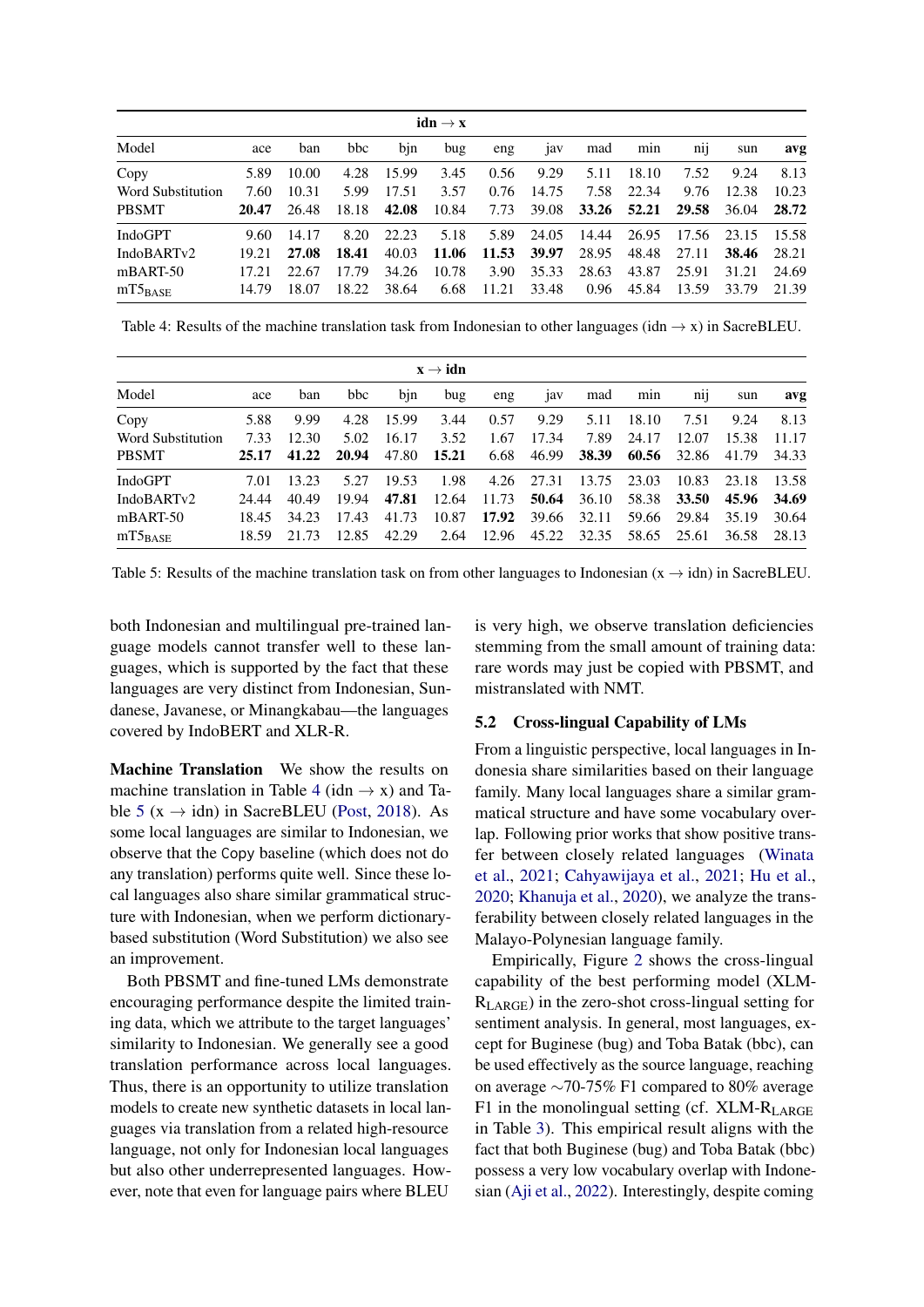from a completely different language family, English can also be effectively used as the source language for all 10 local languages.

In addition, we observe high BLEU scores across languages in the MT task for Banjarese (bjn) and Minangkabau (min) languages despite not being included in XLM-R's pre-training data. This may be due to Banjarese being similar to Malay [\(Nasu](#page-10-9)[tion et al.,](#page-10-9) [2021\)](#page-10-9) while Minangkabau shares some words and syntax with Indonesian [\(Koto and Koto,](#page-10-10) [2020\)](#page-10-10), suggesting positive transfer between closely related languages in the Malayo-Polynesian language family.

We can take advantage of language similarity by transferring knowledge from Indonesian and other local languages to perform zero-shot or a few-shot classification in closely related languages. New datasets for underrepresented languages that are closely related to high-resource languages thus do not necessarily need to be large, which may make the development of NLP datasets in low-resource languages more affordable than it may appear initially.

<span id="page-7-0"></span>

Figure 2: Zero-shot cross-lingual task results in the sentiment analysis task with XLM-R<sub>LARGE</sub>. The model is trained with the language data on the x-axis and evaluated in all languages. The score represents the average among all languages.

## 6 Related Work

Multilingual Parallel Corpus Several multilingual parallel corpora have been developed to support studies on machine translation such as: the Global Communication Plan (GCP) corpus [\(Ima](#page-10-11)[mura and Sumita,](#page-10-11) [2018\)](#page-10-11), Leipzig corpora [\(Gold](#page-9-15)[hahn et al.,](#page-9-15) [2012\)](#page-9-15), JRC Acquis [\(Steinberger et al.,](#page-11-10) [2006\)](#page-11-10), TUFS Asian Language Parallel Corpus [\(Nomoto et al.,](#page-11-11) [2018\)](#page-11-11), Intercorp (ek Čermák and [Rosen,](#page-9-16) [2012\)](#page-9-16), DARPA LORELEI [\(Strassel and](#page-11-12) [Tracey,](#page-11-12) [2016\)](#page-11-12), Asian Language Treebank [\(Riza](#page-11-13)

[et al.,](#page-11-13) [2016\)](#page-11-13), FLORES [\(Guzmán et al.,](#page-10-12) [2019\)](#page-10-12), the Bible Parallel Corpus [\(Resnik et al.,](#page-11-14) [1999;](#page-11-14) [Black,](#page-9-17) [2019\)](#page-8-1), and JW-300 (Agić and Vulić, 2019). The languages covered in the GCP corpus are Japanese, English, Spanish, French, and several Asian languages including Indonesian. While the GCP corpus covers sentence pairs in tourism related domains, JRC Acquis contains mostly legal documents in 20 official EU languages. Similar to the GCP corpus, TUFS Asian Corpus (TALPCo) covers Japanese sentences and their translations to English, Burmese, Malay, and Indonesian. Intercorp is a multilingual corpus based on Czech covering 27 other languages. DARPA LORELEI and the Asian Language Treebank cover several low resources languages, while FLORES contains sentences in two low resource languages, parallel with English. Building high-quality parallel corpora is expensive and time-consuming, since it requires translation by native or fluent translators. [Guzmán](#page-10-12) [et al.](#page-10-12) [\(2019\)](#page-10-12) describe the procedure to generate high-quality translations as part of FLORES. The translation quality checks consist of two types of filtering: automatic and manual. Similar to FLORES, we also conducted quality checks of the translation.

Emerging Language Benchmarks Recently, datasets and benchmarks in underrepresented languages have emerged, such as MasakhaNER [\(Adelani et al.,](#page-8-2) [2021\)](#page-8-2), AmericasNLI [\(Ebrahimi](#page-9-18) [et al.,](#page-9-18) [2021\)](#page-9-18), PMIndia [\(Haddow and Kirefu,](#page-10-13) [2020\)](#page-10-13), Samanantar [\(Ramesh et al.,](#page-11-15) [2022\)](#page-11-15), and NaijaSenti [\(Muhammad et al.,](#page-10-0) [2022\)](#page-10-0). MasakhaNER covers ten African languages, while AmericasNLI covers ten indigenous languages of Americas and NaijaSenti covers four Nigerian languages. Particularly, for Indonesian languages, we have seen NLP benchmarks, such as IndoNLU [\(Wilie et al.,](#page-12-0) [2020\)](#page-12-0), IndoLEM [\(Koto et al.,](#page-10-14) [2020\)](#page-10-14), IndoNLG [\(Cahyaw](#page-9-12)[ijaya et al.,](#page-9-12) [2021\)](#page-9-12), and IndoNLI [\(Mahendra et al.,](#page-10-15) [2021\)](#page-10-15). Other task-specific benchmarks include En-Id machine translation [\(Guntara et al.,](#page-10-16) [2020\)](#page-10-16), paraphrasing [\(Aji et al.,](#page-8-3) [2021\)](#page-8-3), and low-cost sequence classification and labeling in [\(Nityasya et al.,](#page-11-8) [2021,](#page-11-8) [2022\)](#page-10-17). These benchmarks mostly focus on Indonesian, except for IndoNLG, which also includes Javanese and Sundanese. PMIndia covers 13 Indic languages where each language pair (English with one of languages of India) contains a maximum of 56,000 sentence pairs, sourced from the website of India's prime minister. Samanantar covers 11 Indic languages, with a total of 49.7 million sentence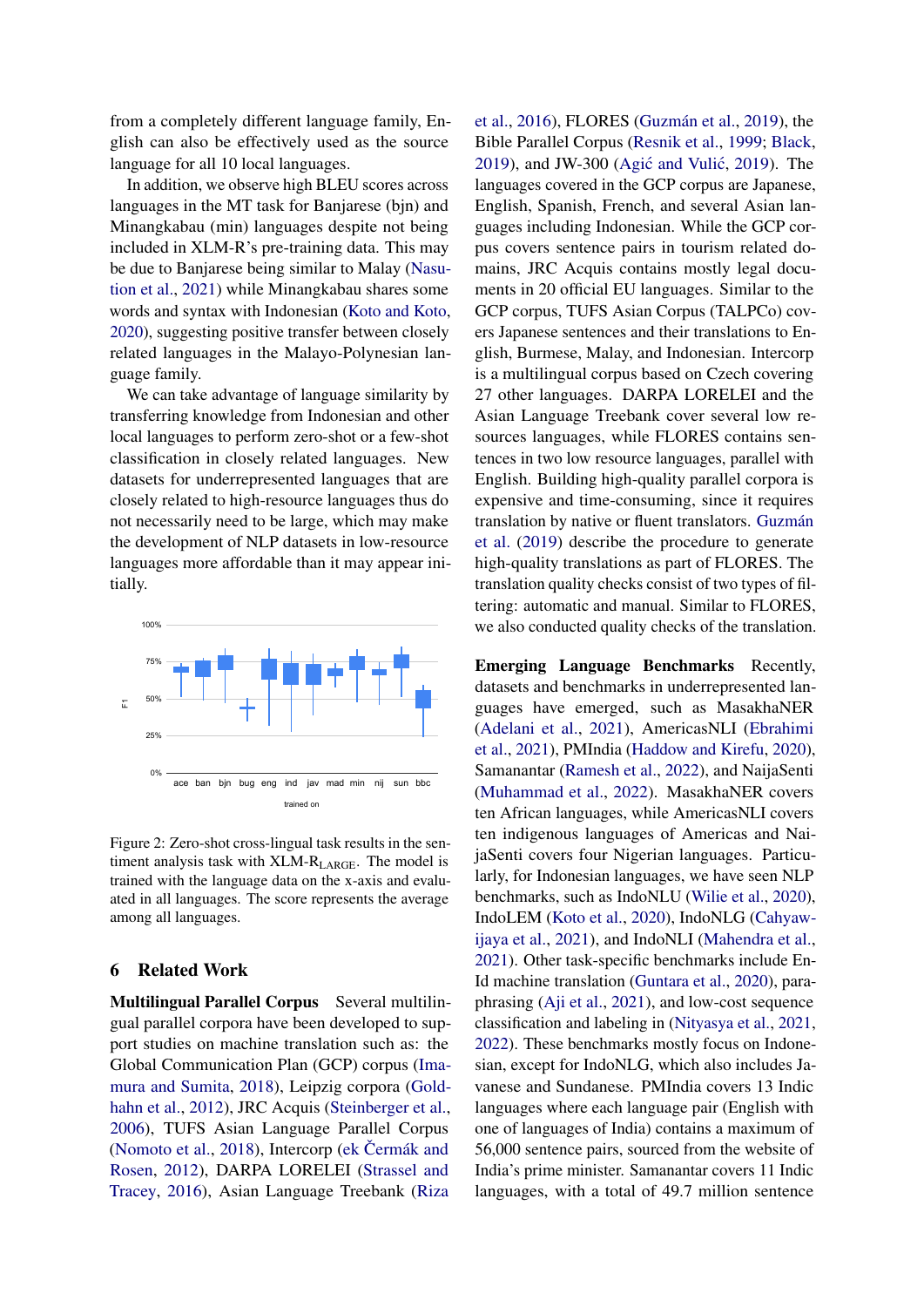pairs where one source corpus is PMIndia.

Datasets for Indonesian Languages Only a limited number of labeled datasets exist for local languages in Indonesia. WikiAnn [\(Pan et al.,](#page-11-16) [2017\)](#page-11-16), a weakly supervised named entity recognition dataset, covers Acehnese, Javanese, Minangkabau, and Sundanese. [Putri et al.](#page-11-17) [\(2021\)](#page-11-17) built a multilingual dataset for abusive language and hate speech task involving Javanese, Sundanese, Madurese, Minangkabau, and Musi languages. Few datasets exist for individual languages, e.g., sentiment analysis and machine translation in Minangkabau [\(Koto and Koto,](#page-10-10) [2020\)](#page-10-10) and emotion classification in Sundanese [\(Putra et al.,](#page-11-18) [2020\)](#page-11-18). Finally, some datasets focus on colloquial Indonesian mixed with local languages in the scope of morphological analysis [\(Wibowo et al.,](#page-12-5) [2021\)](#page-12-5) and style transfer [\(Wibowo et al.,](#page-12-6) [2020\)](#page-12-6).

## 7 Conclusion

In this paper, we propose NusaX, the first parallel corpus for 10 low-resource Indonesian languages. We create a new benchmark of sentiment analysis and machine translation in few-shot and full-data settings. We present a comprehensive analysis of the language similarity of these languages from both linguistics and empirical perspective by assessing the cross-lingual transferability of existing Indonesian and multilingual pre-trained models.

## 8 Ethical Considerations

We cover low-resource languages which increase the accessibility of NLP research towards marginalize community. NusaX is created based on sentiment sentences taken from social media, reviews, and forums, therefore may contain biases towards certain groups or entities. Similarly, as our dataset was translated, there may be some translationese artifact on the resulting corpus. We argue that further study on the potential bias and the translationese effect of our dataset is needed.

Most of our best-performing baselines are based on large language models which require massive computational power to train and deploy. This computational cost is more significant given the lack of resources for local communities. We provide alternative classical-based approaches that are significantly more efficient, which still achieve competitive results.

## Acknowledgments

We thank Dea Adhista and all annotators who help us in building the corpus. We are grateful to Alexander Gutkin for feedback on a draft of this manuscript. This work has been partially funded by Kata.ai (001/SD/YGI-NLP/1/2022) and PF20- 43679 Hong Kong PhD Fellowship Scheme, Research Grant Council, Hong Kong.

## References

- <span id="page-8-2"></span>David Ifeoluwa Adelani, Jade Abbott, Graham Neubig, Daniel D'souza, Julia Kreutzer, Constantine Lignos, Chester Palen-Michel, Happy Buzaaba, Shruti Rijhwani, Sebastian Ruder, Stephen Mayhew, Israel Abebe Azime, Shamsuddeen H. Muhammad, Chris Chinenye Emezue, Joyce Nakatumba-Nabende, Perez Ogayo, Aremu Anuoluwapo, Catherine Gitau, Derguene Mbaye, Jesujoba Alabi, Seid Muhie Yimam, Tajuddeen Rabiu Gwadabe, Ignatius Ezeani, Rubungo Andre Niyongabo, Jonathan Mukiibi, Verrah Otiende, Iroro Orife, Davis David, Samba Ngom, Tosin Adewumi, Paul Rayson, Mofetoluwa Adeyemi, Gerald Muriuki, Emmanuel Anebi, Chiamaka Chukwuneke, Nkiruka Odu, Eric Peter Wairagala, Samuel Oyerinde, Clemencia Siro, Tobius Saul Bateesa, Temilola Oloyede, Yvonne Wambui, Victor Akinode, Deborah Nabagereka, Maurice Katusiime, Ayodele Awokoya, Mouhamadane MBOUP, Dibora Gebreyohannes, Henok Tilaye, Kelechi Nwaike, Degaga Wolde, Abdoulaye Faye, Blessing Sibanda, Orevaoghene Ahia, Bonaventure F. P. Dossou, Kelechi Ogueji, Thierno Ibrahima DIOP, Abdoulaye Diallo, Adewale Akinfaderin, Tendai Marengereke, and Salomey Osei. 2021. [MasakhaNER: Named Entity](https://doi.org/10.1162/tacl_a_00416) [Recognition for African Languages.](https://doi.org/10.1162/tacl_a_00416) *Transactions of the Association for Computational Linguistics*, 9:1116–1131.
- <span id="page-8-1"></span>Željko Agić and Ivan Vulić. 2019. [JW300: A wide](https://doi.org/10.18653/v1/P19-1310)[coverage parallel corpus for low-resource languages.](https://doi.org/10.18653/v1/P19-1310) In *Proceedings of the 57th Annual Meeting of the Association for Computational Linguistics*, pages 3204–3210, Florence, Italy. Association for Computational Linguistics.
- <span id="page-8-3"></span>Alham Fikri Aji, Radityo Eko Prasojo Tirana Noor Fatyanosa, Philip Arthur, Suci Fitriany, Salma Qonitah, Nadhifa Zulfa, Tomi Santoso, and Mahendra Data. 2021. Paracotta: Synthetic multilingual paraphrase corpora from the most diverse translation sample pair. In *Proceedings of the 35th Pacific Asia Conference on Language, Information and Computation*, pages 666–675.
- <span id="page-8-0"></span>Alham Fikri Aji, Genta Indra Winata, Fajri Koto, Samuel Cahyawijaya, Ade Romadhony, Rahmad Mahendra, Kemal Kurniawan, David Moeljadi, Radityo Eko Prasojo, Timothy Baldwin, Jey Han Lau,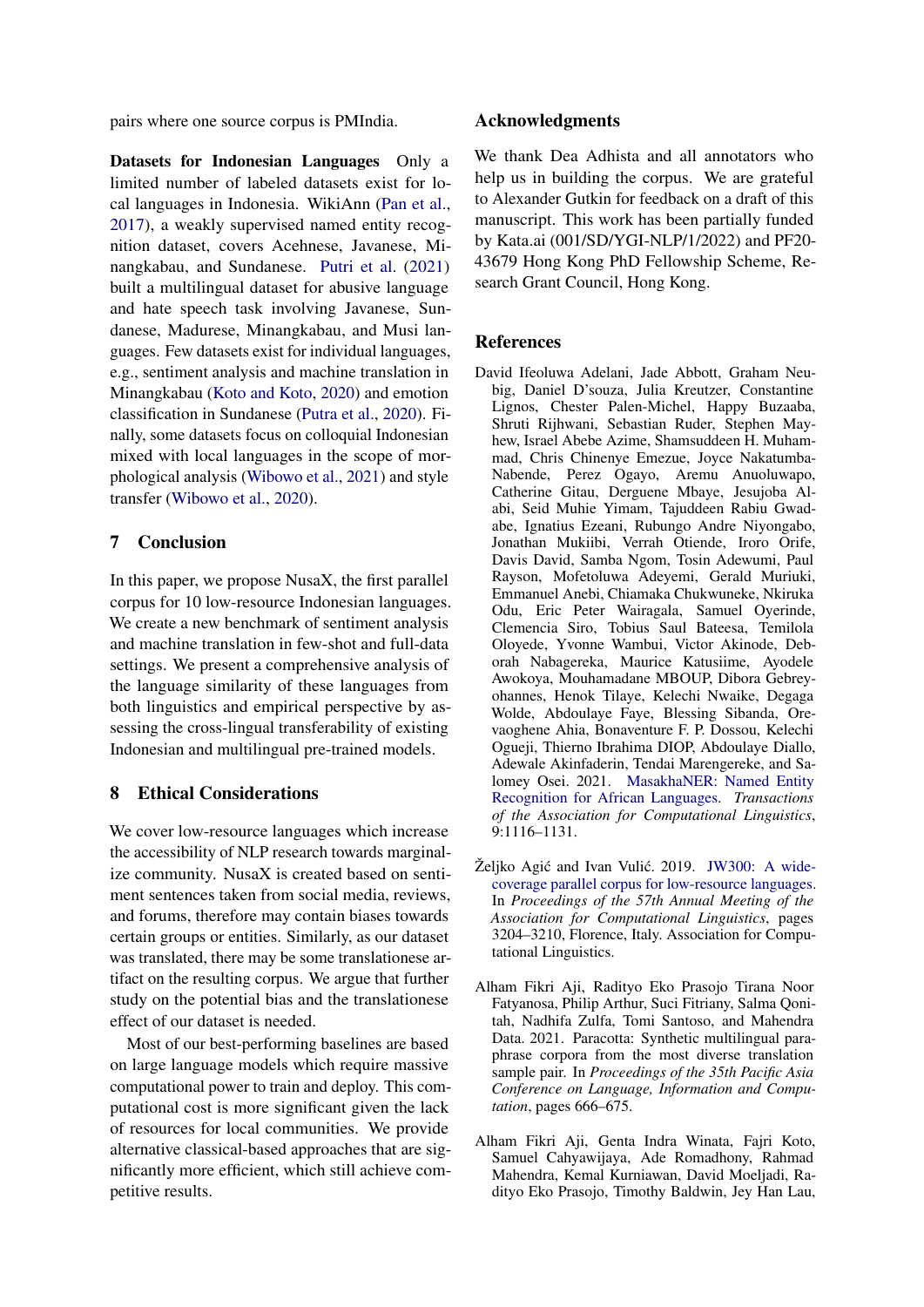and Sebastian Ruder. 2022. [One country, 700+ lan](https://aclanthology.org/2022.acl-long.500)[guages: NLP challenges for underrepresented lan](https://aclanthology.org/2022.acl-long.500)[guages and dialects in Indonesia.](https://aclanthology.org/2022.acl-long.500) In *Proceedings of the 60th Annual Meeting of the Association for Computational Linguistics (Volume 1: Long Papers)*, pages 7226–7249, Dublin, Ireland. Association for Computational Linguistics.

- <span id="page-9-9"></span>I Wayan Arka. 2003. *Balinese morphosyntax: a lexical-functional approach*. Pacific Linguistics.
- <span id="page-9-19"></span>Annisa Nurul Azhar, Masayu Leylia Khodra, and Arie Pratama Sutiono. 2019. Multi-label aspect categorization with convolutional neural networks and extreme gradient boosting. In *2019 International Conference on Electrical Engineering and Informatics (ICEEI)*, pages 35–40. IEEE.
- <span id="page-9-17"></span>Alan W Black. 2019. Cmu wilderness multilingual speech dataset. In *ICASSP 2019-2019 IEEE International Conference on Acoustics, Speech and Signal Processing (ICASSP)*, pages 5971–5975. IEEE.
- <span id="page-9-6"></span>Robert Blust et al. 2013. *The Austronesian Languages*. The Australian National University.
- <span id="page-9-2"></span>Widodo Budiharto and Meiliana Meiliana. 2018. Prediction and analysis of indonesia presidential election from twitter using sentiment analysis. *Journal of Big data*, 5(1):1–10.
- <span id="page-9-12"></span>Samuel Cahyawijaya, Genta Indra Winata, Bryan Wilie, Karissa Vincentio, Xiaohong Li, Adhiguna Kuncoro, Sebastian Ruder, Zhi Yuan Lim, Syafri Bahar, Masayu Khodra, Ayu Purwarianti, and Pascale Fung. 2021. [IndoNLG: Benchmark and resources](https://doi.org/10.18653/v1/2021.emnlp-main.699) [for evaluating Indonesian natural language genera](https://doi.org/10.18653/v1/2021.emnlp-main.699)[tion.](https://doi.org/10.18653/v1/2021.emnlp-main.699) In *Proceedings of the 2021 Conference on Empirical Methods in Natural Language Processing*, pages 8875–8898, Online and Punta Cana, Dominican Republic. Association for Computational Linguistics.
- <span id="page-9-4"></span>Yahya Eru Cakra and Bayu Distiawan Trisedya. 2015. Stock price prediction using linear regression based on sentiment analysis. In *2015 international conference on advanced computer science and information systems (ICACSIS)*, pages 147–154. IEEE.
- <span id="page-9-1"></span>Erik Cambria, Dipankar Das, Sivaji Bandyopadhyay, and Antonio Feraco. 2017. Affective computing and sentiment analysis. In *A practical guide to sentiment analysis*, pages 1–10. Springer.
- <span id="page-9-14"></span>Alexis Conneau, Kartikay Khandelwal, Naman Goyal, Vishrav Chaudhary, Guillaume Wenzek, Francisco Guzmán, Edouard Grave, Myle Ott, Luke Zettlemoyer, and Veselin Stoyanov. 2020. [Unsupervised](https://doi.org/10.18653/v1/2020.acl-main.747) [cross-lingual representation learning at scale.](https://doi.org/10.18653/v1/2020.acl-main.747) In *Proceedings of the 58th Annual Meeting of the Association for Computational Linguistics*, pages 8440– 8451, Online. Association for Computational Linguistics.
- <span id="page-9-5"></span>Alexis Conneau, Guillaume Lample, Ruty Rinott, Adina Williams, Samuel R Bowman, Holger Schwenk, and Veselin Stoyanov. 2018. Xnli: Evaluating crosslingual sentence representations. *arXiv preprint arXiv:1809.05053*.
- <span id="page-9-11"></span>Sophie Elizabeth Crouch. 2009. *Voice and verb morphology in Minangkabau, a language of West Sumatra, Indonesia*. Ph.D. thesis, The University of Western Australia.
- <span id="page-9-10"></span>William D Davies. 2010. *A grammar of Madurese*. Mouton De Gruyter.
- <span id="page-9-13"></span>Jacob Devlin, Ming-Wei Chang, Kenton Lee, and Kristina Toutanova. 2019. Bert: Pre-training of deep bidirectional transformers for language understanding. In *Proceedings of the 2019 Conference of the North American Chapter of the Association for Computational Linguistics: Human Language Technologies, Volume 1 (Long and Short Papers)*, pages 4171–4186.
- <span id="page-9-7"></span>Mark Durie. 1985. *A Grammar of Acehnese on the Basis of a Dialect of North Aceh*. Verhandelingen van het Koninklijk Instituut voor Taal-, Land- en Volkenkunde, Dordrecht-Holland.
- <span id="page-9-8"></span>Mark Durie. 1988. Preferred argument structure in an active language: Arguments against the category 'intransitive subject'. *Lingua*, 74(1):1–25.
- <span id="page-9-0"></span>David M. Eberhard, Gary F. Simons, and Charles D. Fennig. 2021. *Ethnologue: Languages of the World. Twenty-fourth edition.* Dallas, Texas: SIL International.
- <span id="page-9-18"></span>Abteen Ebrahimi, Manuel Mager, Arturo Oncevay, Vishrav Chaudhary, Luis Chiruzzo, Angela Fan, John Ortega, Ricardo Ramos, Annette Rios, Ivan Meza-Ruiz, Gustavo A. Giménez-Lugo, Elisabeth Mager, Graham Neubig, Alexis Palmer, Rolando Coto-Solano, Ngoc Thang Vu, and Katharina Kann. 2021. [Americasnli: Evaluating zero-shot natural](https://doi.org/10.48550/ARXIV.2104.08726) [language understanding of pretrained multilingual](https://doi.org/10.48550/ARXIV.2104.08726) [models in truly low-resource languages.](https://doi.org/10.48550/ARXIV.2104.08726)
- <span id="page-9-16"></span>Franti ek Čermák and Alexandr Rosen. 2012. The case of intercorp, a multilingual parallel corpus. *International Journal of Corpus Linguistics*, 17(3):411– 427.
- <span id="page-9-3"></span>M Ali Fauzi. 2019. Word2vec model for sentiment analysis of product reviews in indonesian language. *International Journal of Electrical and Computer Engineering*, 9(1):525.
- <span id="page-9-15"></span>Dirk Goldhahn, Thomas Eckart, and Uwe Quasthoff. 2012. [Building large monolingual dictionaries at](http://www.lrec-conf.org/proceedings/lrec2012/pdf/327_Paper.pdf) [the Leipzig corpora collection: From 100 to 200 lan](http://www.lrec-conf.org/proceedings/lrec2012/pdf/327_Paper.pdf)[guages.](http://www.lrec-conf.org/proceedings/lrec2012/pdf/327_Paper.pdf) In *Proceedings of the Eighth International Conference on Language Resources and Evaluation (LREC'12)*, pages 759–765, Istanbul, Turkey. European Language Resources Association (ELRA).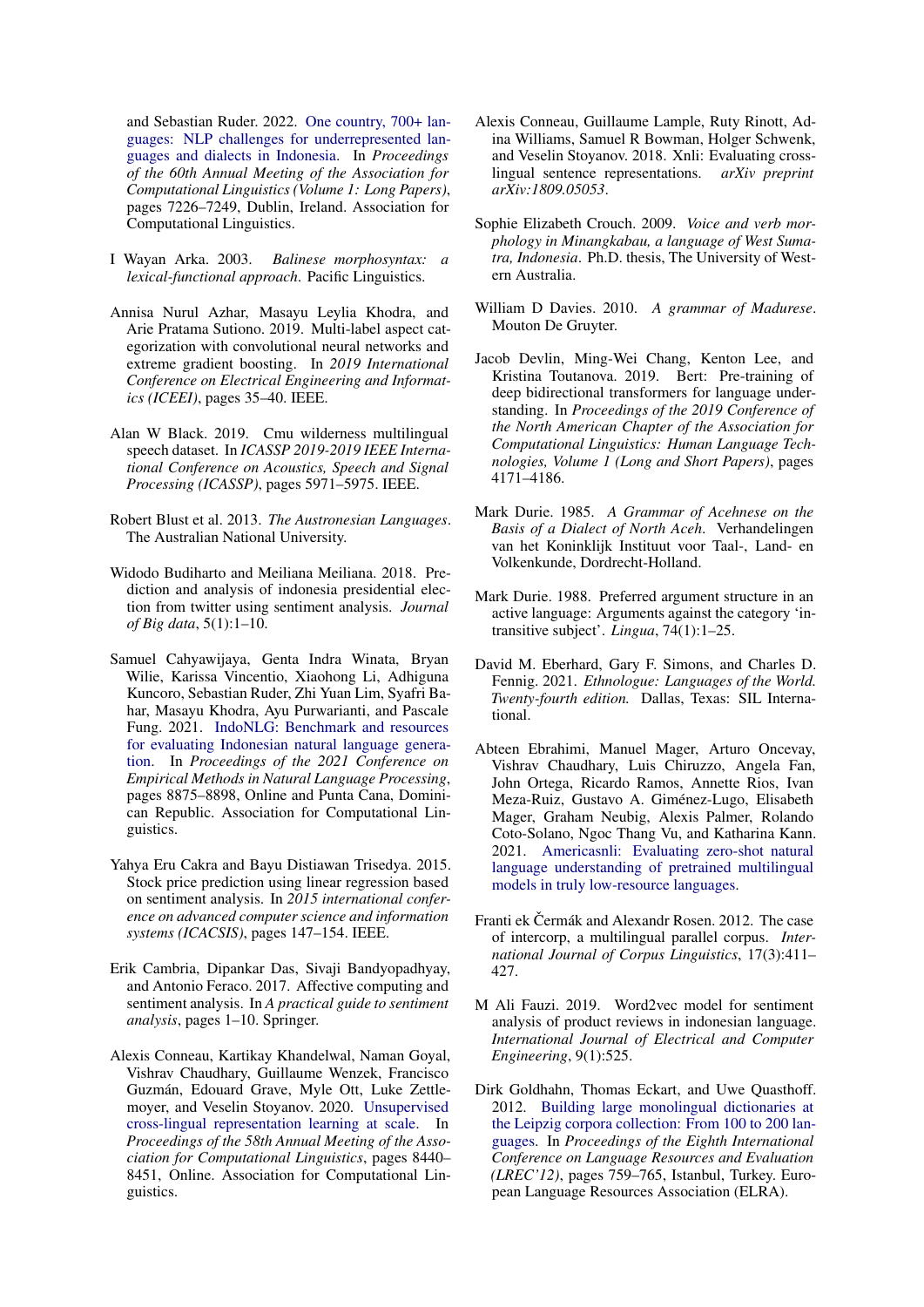- <span id="page-10-16"></span>Tri Wahyu Guntara, Alham Fikri Aji, and Radityo Eko Prasojo. 2020. Benchmarking multidomain englishindonesian machine translation. In *Proceedings of the 13th Workshop on Building and Using Comparable Corpora*, pages 35–43.
- <span id="page-10-12"></span>Francisco Guzmán, Peng-Jen Chen, Myle Ott, Juan Pino, Guillaume Lample, Philipp Koehn, Vishrav Chaudhary, and Marc'Aurelio Ranzato. 2019. The flores evaluation datasets for low-resource machine translation: Nepali-english and sinhala-english. *arXiv preprint arXiv:1902.01382*.
- <span id="page-10-13"></span>Barry Haddow and Faheem Kirefu. 2020. Pmindia–a collection of parallel corpora of languages of india. *arXiv preprint arXiv:2001.09907*.
- <span id="page-10-7"></span>Junjie Hu, Sebastian Ruder, Aditya Siddhant, Graham Neubig, Orhan Firat, and Melvin Johnson. 2020. [XTREME: A Massively Multilingual Multi](http://arxiv.org/abs/arXiv:2003.11080v1)[task Benchmark for Evaluating Cross-lingual Gener](http://arxiv.org/abs/arXiv:2003.11080v1)[alization.](http://arxiv.org/abs/arXiv:2003.11080v1) In *Proceedings of ICML 2020*.
- <span id="page-10-1"></span>Mochamad Ibrahim, Omar Abdillah, Alfan F Wicaksono, and Mirna Adriani. 2015. Buzzer detection and sentiment analysis for predicting presidential election results in a twitter nation. In *2015 IEEE international conference on data mining workshop (ICDMW)*, pages 1348–1353. IEEE.
- <span id="page-10-11"></span>Kenji Imamura and Eiichiro Sumita. 2018. Multilingual parallel corpus for global communication plan. In *Proceedings of the Eleventh International Conference on Language Resources and Evaluation (LREC 2018)*.
- <span id="page-10-2"></span>Republik Indonesia. 2002. *Undang-Undang Dasar Negara Republik Indonesia Tahun 1945*. Sekretariat Jenderal MPR RI.
- <span id="page-10-8"></span>Simran Khanuja, Sandipan Dandapat, Anirudh Srinivasan, Sunayana Sitaram, and Monojit Choudhury. 2020. Gluecos: An evaluation benchmark for codeswitched nlp. In *Proceedings of the 58th Annual Meeting of the Association for Computational Linguistics*, pages 3575–3585.
- <span id="page-10-5"></span>Philipp Koehn, Hieu Hoang, Alexandra Birch, Chris Callison-Burch, Marcello Federico, Nicola Bertoldi, Brooke Cowan, Wade Shen, Christine Moran, Richard Zens, et al. 2007. Moses: Open source toolkit for statistical machine translation. In *Proceedings of the 45th annual meeting of the association for computational linguistics companion volume proceedings of the demo and poster sessions*, pages 177–180.
- <span id="page-10-10"></span>Fajri Koto and Ikhwan Koto. 2020. [Towards compu](https://aclanthology.org/2020.paclic-1.17)[tational linguistics in Minangkabau language: Stud](https://aclanthology.org/2020.paclic-1.17)[ies on sentiment analysis and machine translation.](https://aclanthology.org/2020.paclic-1.17) In *Proceedings of the 34th Pacific Asia Conference on Language, Information and Computation*, pages 138–148, Hanoi, Vietnam. Association for Computational Linguistics.
- <span id="page-10-14"></span>Fajri Koto, Afshin Rahimi, Jey Han Lau, and Timothy Baldwin. 2020. Indolem and indobert: A benchmark dataset and pre-trained language model for indonesian nlp. In *Proceedings of the 28th International Conference on Computational Linguistics*, pages 757–770.
- <span id="page-10-3"></span>Eri Kurniawan. 2013. *Sundanese complementation*. Ph.D. thesis, The University of Iowa.
- <span id="page-10-6"></span>Yinhan Liu, Jiatao Gu, Naman Goyal, Xian Li, Sergey Edunov, Marjan Ghazvininejad, Mike Lewis, and Luke Zettlemoyer. 2020. [Multilingual denoising](https://doi.org/10.1162/tacl_a_00343) [pre-training for neural machine translation.](https://doi.org/10.1162/tacl_a_00343) *Transactions of the Association for Computational Linguistics*, 8:726–742.
- <span id="page-10-15"></span>Rahmad Mahendra, Alham Fikri Aji, Samuel Louvan, Fahrurrozi Rahman, and Clara Vania. 2021. Indonli: A natural language inference dataset for indonesian. In *Proceedings of the 2021 Conference on Empirical Methods in Natural Language Processing*, pages 10511–10527.
- <span id="page-10-0"></span>Shamsuddeen Hassan Muhammad, David Ifeoluwa Adelani, Sebastian Ruder, Ibrahim Said Ahmad, Idris Abdulmumin, Bello Shehu Bello, Monojit Choudhury, Chris Chinenye Emezue, Saheed Salahudeen Abdullahi, Anuoluwapo Aremu, Alipio Jeorge, and Pavel Brazdil. 2022. [Naijasenti:](https://doi.org/10.48550/ARXIV.2201.08277) [A nigerian twitter sentiment corpus for multilingual](https://doi.org/10.48550/ARXIV.2201.08277) [sentiment analysis.](https://doi.org/10.48550/ARXIV.2201.08277)
- <span id="page-10-9"></span>Arbi Haza Nasution, Yohei Murakami, and Toru Ishida. 2021. [Plan optimization to bilingual dictionary in](https://doi.org/10.1145/3448215)[duction for low-resource language families.](https://doi.org/10.1145/3448215) *ACM Transactions Asian Low-Resource Language Information Processing*, 20(2).
- <span id="page-10-4"></span>Wilhelmina Nekoto, Vukosi Marivate, Tshinondiwa Matsila, Timi Fasubaa, Tajudeen Kolawole, Taiwo Fagbohungbe, Solomon Oluwole Akinola, Shamsuddee Hassan Muhammad, Salomon Kabongo, Salomey Osei, Sackey Freshia, Rubungo Andre Niyongabo, Ricky Macharm, Perez Ogayo, Orevaoghene Ahia, Musie Meressa, Mofe Adeyemi, Masabata Mokgesi-Selinga, Lawrence Okegbemi, Laura Jane Martinus, Kolawole Tajudeen, Kevin Degila, Kelechi Ogueji, Kathleen Siminyu, Julia Kreutzer, Jason Webster, Jamiil Toure Ali, Jade Abbott, Iroro Orife, Ignatius Ezeani, Idris Abdulkabir Dangana, Herman Kamper, Hady Elsahar, Goodness Duru, Ghollah Kioko, Espoir Murhabazi, Elan van Biljon, Daniel Whitenack, Christopher Onyefuluchi, Chris Emezue, Bonaventure Dossou, Blessing Sibanda, Blessing Itoro Bassey, Ayodele Olabiyi, Arshath Ramkilowan, Alp Öktem, Adewale Akinfaderin, and Abdallah Bashir. 2020. [Participatory](http://arxiv.org/abs/2010.02353) [Research for Low-resourced Machine Translation:](http://arxiv.org/abs/2010.02353) [A Case Study in African Languages.](http://arxiv.org/abs/2010.02353) In *Findings of EMNLP 2020*.
- <span id="page-10-17"></span>Made Nindyatama Nityasya, Haryo Akbarianto Wibowo, Rendi Chevi, Radityo Eko Prasojo, and Alham Fikri Aji. 2022. Which student is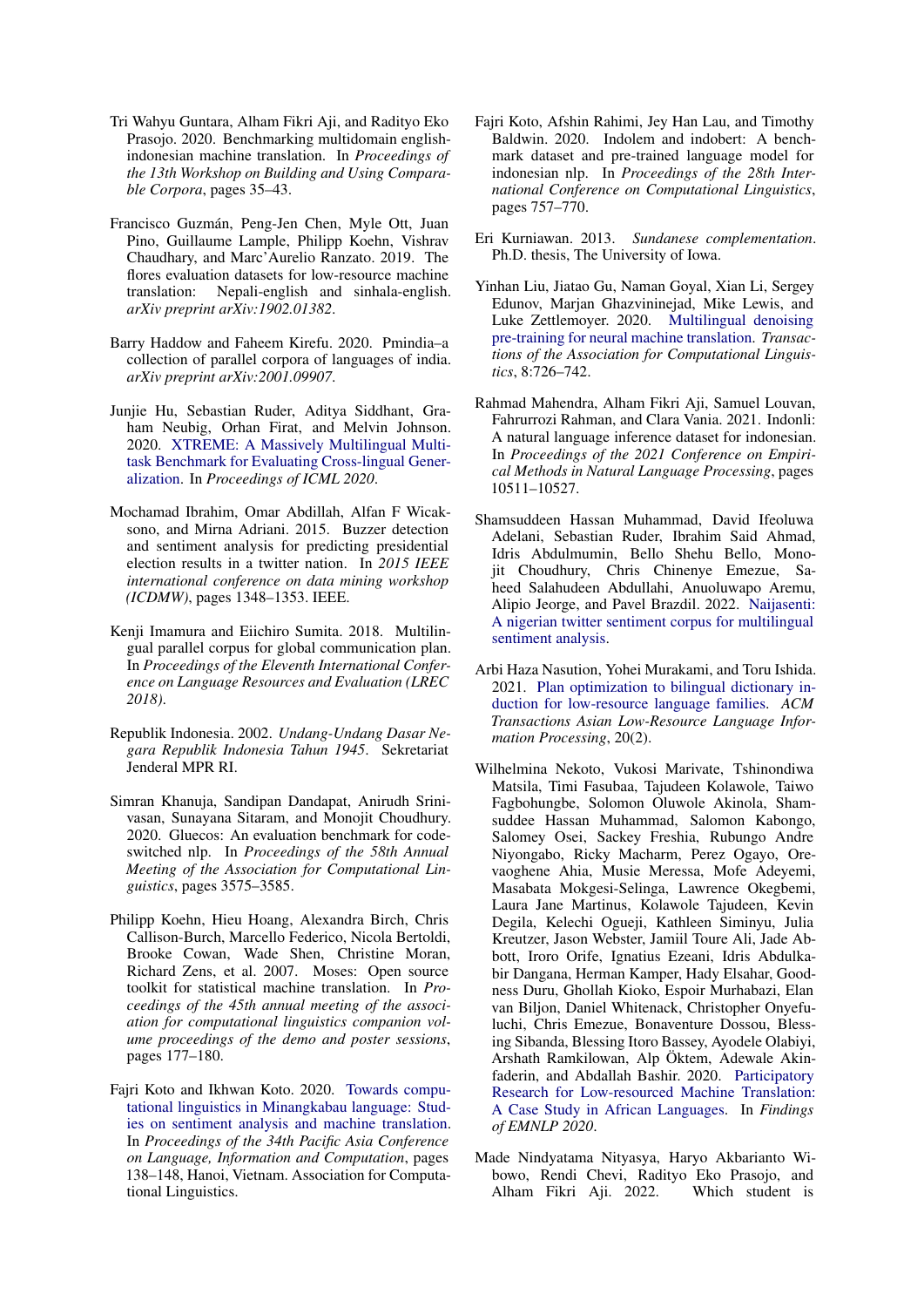best? a comprehensive knowledge distillation exam for task-specific bert models. *arXiv preprint arXiv:2201.00558*.

- <span id="page-11-8"></span>Made Nindyatama Nityasya, Haryo Akbarianto Wibowo, Radityo Eko Prasojo, and Alham Fikri Aji. 2021. [Costs to consider in adopting NLP for your](http://arxiv.org/abs/2012.08958) [business.](http://arxiv.org/abs/2012.08958)
- <span id="page-11-11"></span>Hiroki Nomoto, Kenji Okano, David Moeljadi, and Hideo Sawada. 2018. Tufs asian language parallel corpus (talpco). In *Proceedings of the twenty-fourth annual meeting of the Association for Natural Language Processing*, pages 436–439.
- <span id="page-11-2"></span>Deden Ade Nurdeni, Indra Budi, and Aris Budi Santoso. 2021. Sentiment analysis on covid19 vaccines in indonesia: From the perspective of sinovac and pfizer. In *2021 3rd East Indonesia Conference on Computer and Information Technology (EIConCIT)*, pages 122–127. IEEE.
- <span id="page-11-16"></span>Xiaoman Pan, Boliang Zhang, Jonathan May, Joel Nothman, Kevin Knight, and Heng Ji. 2017. [Cross](https://doi.org/10.18653/v1/P17-1178)[lingual name tagging and linking for 282 languages.](https://doi.org/10.18653/v1/P17-1178) In *Proceedings of the 55th Annual Meeting of the Association for Computational Linguistics (Volume 1: Long Papers)*, pages 1946–1958, Vancouver, Canada. Association for Computational Linguistics.
- <span id="page-11-3"></span>Edoardo Maria Ponti, Goran Glavaš, Olga Majewska, Qianchu Liu, Ivan Vulic, and Anna Korhonen. 2020. ´ [XCOPA: A multilingual dataset for causal common](https://doi.org/10.18653/v1/2020.emnlp-main.185)[sense reasoning.](https://doi.org/10.18653/v1/2020.emnlp-main.185) In *Proceedings of the 2020 Conference on Empirical Methods in Natural Language Processing (EMNLP)*, pages 2362–2376, Online. Association for Computational Linguistics.
- <span id="page-11-9"></span>Matt Post. 2018. [A call for clarity in reporting BLEU](https://www.aclweb.org/anthology/W18-6319) [scores.](https://www.aclweb.org/anthology/W18-6319) In *Proceedings of the Third Conference on Machine Translation: Research Papers*, pages 186– 191, Belgium, Brussels. Association for Computational Linguistics.
- <span id="page-11-0"></span>Ayu Purwarianti and Ida Ayu Putu Ari Crisdayanti. 2019. Improving bi-lstm performance for indonesian sentiment analysis using paragraph vector. In *2019 International Conference of Advanced Informatics: Concepts, Theory and Applications (ICAICTA)*, pages 1–5. IEEE.
- <span id="page-11-18"></span>Oddy Virgantara Putra, Fathin Muhammad Wasmanson, Triana Harmini, and Shoffin Nahwa Utama. 2020. Sundanese twitter dataset for emotion classification. In *2020 International Conference on Computer Engineering, Network, and Intelligent Multimedia (CENIM)*, pages 391–395. IEEE.
- <span id="page-11-17"></span>Shofianina Dwi Ananda Putri, Muhammad Okky Ibrohim, and Indra Budi. 2021. Abusive language and hate speech detection for Indonesian-local language in social media text. In *Recent Advances in Information and Communication Technology 2021*, pages 88–98, Cham. Springer International Publishing.
- <span id="page-11-15"></span>Gowtham Ramesh, Sumanth Doddapaneni, Aravinth Bheemaraj, Mayank Jobanputra, Raghavan AK, Ajitesh Sharma, Sujit Sahoo, Harshita Diddee, Mahalakshmi J, Divyanshu Kakwani, Navneet Kumar, Aswin Pradeep, Srihari Nagaraj, Kumar Deepak, Vivek Raghavan, Anoop Kunchukuttan, Pratyush Kumar, and Mitesh Shantadevi Khapra. 2022. [Samanantar: The Largest Publicly Available Parallel](https://doi.org/10.1162/tacl_a_00452) [Corpora Collection for 11 Indic Languages.](https://doi.org/10.1162/tacl_a_00452) *Transactions of the Association for Computational Linguistics*, 10:145–162.
- <span id="page-11-14"></span>Philip Resnik, Mari Broman Olsen, and Mona Diab. 1999. The bible as a parallel corpus: Annotating the 'book of 2000 tongues'. *Computers and the Humanities*, 33(1):129–153.
- <span id="page-11-13"></span>Hammam Riza, Michael Purwoadi, Teduh Uliniansyah, Aw Ai Ti, Sharifah Mahani Aljunied, Luong Chi Mai, Vu Tat Thang, Nguyen Phuong Thai, Vichet Chea, Sethserey Sam, et al. 2016. Introduction of the asian language treebank. In *2016 Conference of The Oriental Chapter of International Committee for Coordination and Standardization of Speech Databases and Assessment Techniques (O-COCOSDA)*, pages 1–6. IEEE.
- <span id="page-11-1"></span>Tommy Wijaya Sagala, Mei Silviana Saputri, Rahmad Mahendra, and Indra Budi. 2020. Stock price movement prediction using technical analysis and sentiment analysis. In *Proceedings of the 2020 2nd Asia Pacific Information Technology Conference*, pages 123–127.
- <span id="page-11-5"></span>James Neil Sneddon. 2003. *The Indonesian language: Its history and role in modern society*. UNSW Press, Sydney.
- <span id="page-11-7"></span>Richard Socher, Alex Perelygin, Jean Wu, Jason Chuang, Christopher D Manning, Andrew Y Ng, and Christopher Potts. 2013. Recursive deep models for semantic compositionality over a sentiment treebank. In *Proceedings of the 2013 conference on empirical methods in natural language processing*, pages 1631–1642.
- <span id="page-11-10"></span>Ralf Steinberger, Bruno Pouliquen, Anna Widiger, Camelia Ignat, Tomaz Erjavec, Dan Tufis, and Dániel Varga. 2006. The jrc-acquis: A multilingual aligned parallel corpus with 20+ languages. *arXiv preprint cs/0609058*.
- <span id="page-11-12"></span>Stephanie Strassel and Jennifer Tracey. 2016. Lorelei language packs: Data, tools, and resources for technology development in low resource languages. In *Proceedings of the Tenth International Conference on Language Resources and Evaluation (LREC'16)*, pages 3273–3280.
- <span id="page-11-6"></span>Motomitsu Uchibori and Norio Shibata. 1988. Ngaju-Dayak Language. *The Sanseido Encyclopedia of Linguistics: Languages of The World*, 1:1156–1160.
- <span id="page-11-4"></span>Sukardi Weda. 2016. Syntactic variation of buginese, a language in austronesian great family. *Kongres Internasional Masyarakat Linguistik Indonesia (KIMLI) 2016*, pages 838–841.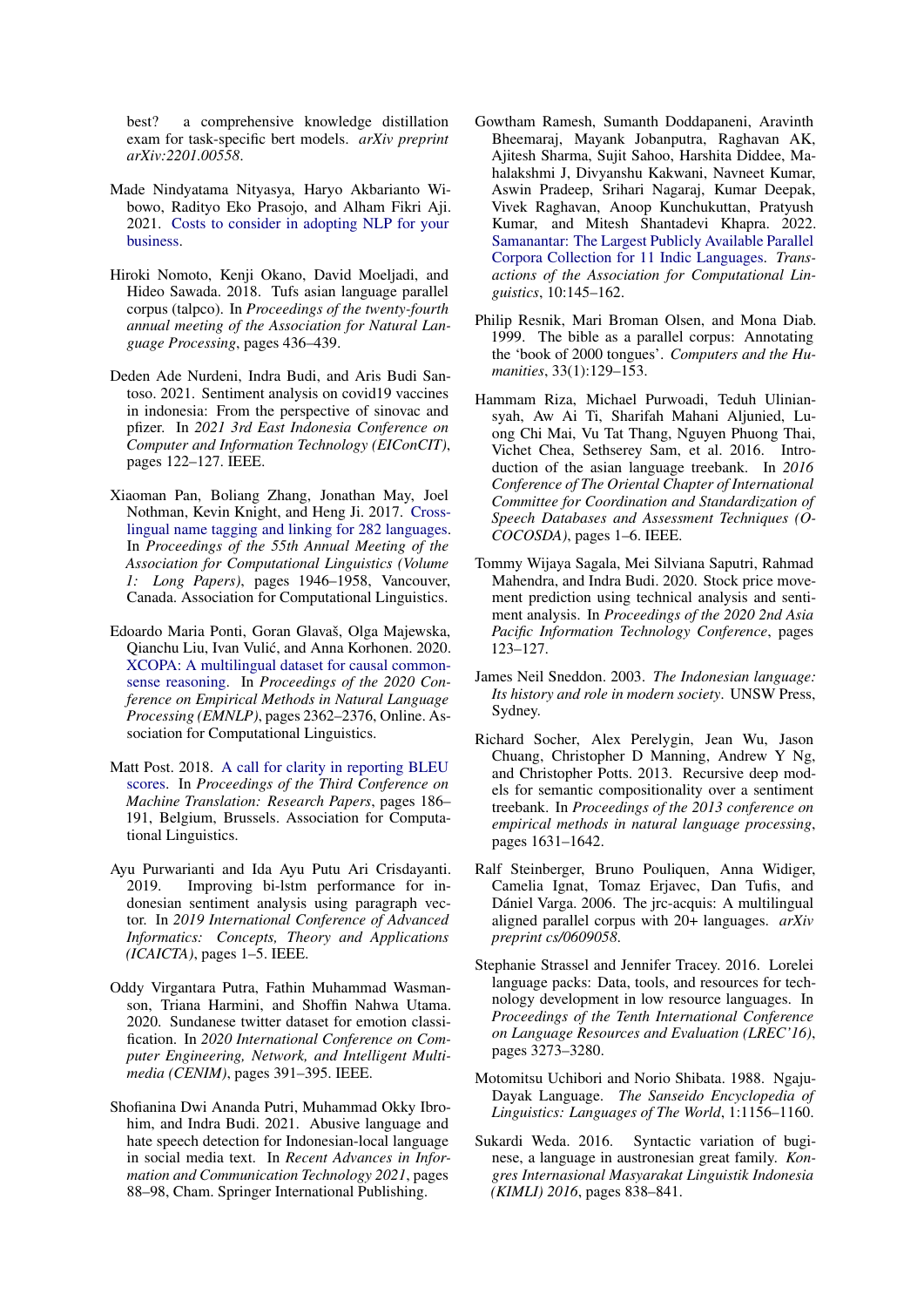- <span id="page-12-5"></span>Haryo Akbarianto Wibowo, Made Nindyatama Nityasya, Afra Feyza Akyürek, Suci Fitriany, Alham Fikri Aji, Radityo Eko Prasojo, and Derry Tanti Wijaya. 2021. IndoCollex: A testbed for morphological transformation of Indonesian word colloquialism. In *Findings of the Association for Computational Linguistics: ACL-IJCNLP 2021*, pages 3170–3183.
- <span id="page-12-6"></span>Haryo Akbarianto Wibowo, Tatag Aziz Prawiro, Muhammad Ihsan, Alham Fikri Aji, Radityo Eko Prasojo, Rahmad Mahendra, and Suci Fitriany. 2020. Semi-supervised low-resource style transfer of Indonesian informal to formal language with iterative forward-translation. In *2020 International Conference on Asian Language Processing (IALP)*, pages 310–315. IEEE.
- <span id="page-12-0"></span>Bryan Wilie, Karissa Vincentio, Genta Indra Winata, Samuel Cahyawijaya, Xiaohong Li, Zhi Yuan Lim, Sidik Soleman, Rahmad Mahendra, Pascale Fung, Syafri Bahar, et al. 2020. Indonlu: Benchmark and resources for evaluating indonesian natural language understanding. In *Proceedings of the 1st Conference of the Asia-Pacific Chapter of the Association for Computational Linguistics and the 10th International Joint Conference on Natural Language Processing*, pages 843–857.
- <span id="page-12-4"></span>Genta Indra Winata, Andrea Madotto, Zhaojiang Lin, Rosanne Liu, Jason Yosinski, and Pascale Fung. 2021. Language models are few-shot multilingual learners. In *Proceedings of the 1st Workshop on Multilingual Representation Learning*, pages 1–15.
- <span id="page-12-2"></span>Wilson Wongso, Henry Lucky, and Derwin Suhartono. 2022. Pre-trained transformer-based language models for sundanese. *Journal of Big Data*, 9(1):1–17.
- <span id="page-12-3"></span>Linting Xue, Noah Constant, Adam Roberts, Mihir Kale, Rami Al-Rfou, Aditya Siddhant, Aditya Barua, and Colin Raffel. 2021. [mT5: A massively](https://doi.org/10.18653/v1/2021.naacl-main.41) [multilingual pre-trained text-to-text transformer.](https://doi.org/10.18653/v1/2021.naacl-main.41) In *Proceedings of the 2021 Conference of the North American Chapter of the Association for Computational Linguistics: Human Language Technologies*, pages 483–498, Online. Association for Computational Linguistics.

## <span id="page-12-1"></span>A Data Statement for NusaX

## A.1 General Information

## Dataset title NusaX

Dataset curators Genta Indra Winata (Bloomberg), Alham Fikri Aji (Amazon), Ade Romadhony (Telkom University, Indonesia), Rahmad Mahendra (Universitas Indonesia), Fajri Koto (University of Melbourne), Samuel Cahyawijaya (Hong Kong University of Science and Technology), Kemal Kurniawan (University of Melbourne)

Dataset version 1.0 (May 2022)

Dataset citation TODO

Data statement author Kemal Kurniawan (University of Melbourne)

Data statement version 1.0 (February 2022)

Data statement citation Kurniawan, Kemal. (2022). *Data Statement for NusaX*. Version 1.0. University of Melbourne. TODO url.

## A.2 Executive Summary

NusaX is a multilingual parallel corpus across 10 local languages in Indonesia: Acehnese, Balinese, Banjarese, Buginese, Madurese, Minangkabau, Javanese, Ngaju, Sundanese, and Toba Batak. The data was translated obtained by human translation from Indonesian and human-assisted quality assurance.

## A.3 Curation Rationale

The goal of the dataset creation process is to provide gold-standard sentiment analysis corpora for Indonesian local languages. The Indonesian data is sampled from SmSA [\(Purwarianti and Cris](#page-11-0)[dayanti,](#page-11-0) [2019\)](#page-11-0), an Indonesian sentiment analysis corpus. SmSA is chosen among other corpora (e.g., HoASA [\(Azhar et al.,](#page-9-19) [2019\)](#page-9-19) based on (1) the agreement of our manual re-annotation of a small and randomly selected samples and (2) manual inspection to ensure that the topics are diverse. After sampling, the data is edited and/or filtered to remove harmful contents and maintain quality. Several criteria are used in this process:

- 1. Is the sentiment label correct?
- 2. Does the sentence contain multiple sentiments?
- 3. Does the sentence contain harmful content that discriminates against race, religion, or other protected groups?
- 4. Does the sentence contain an attack toward an individual or is abusive?
- 5. Is the sentence politically charged?
- 6. Is the sentence overly Bandung/Sundacentric?[3](#page-12-7)
- 7. Will the sentence be difficult to translate into local languages?
- 8. Are there any misspellings?

<span id="page-12-7"></span><sup>&</sup>lt;sup>3</sup>Bandung is the capital city of West Java, in which Sunda is the ethnic group.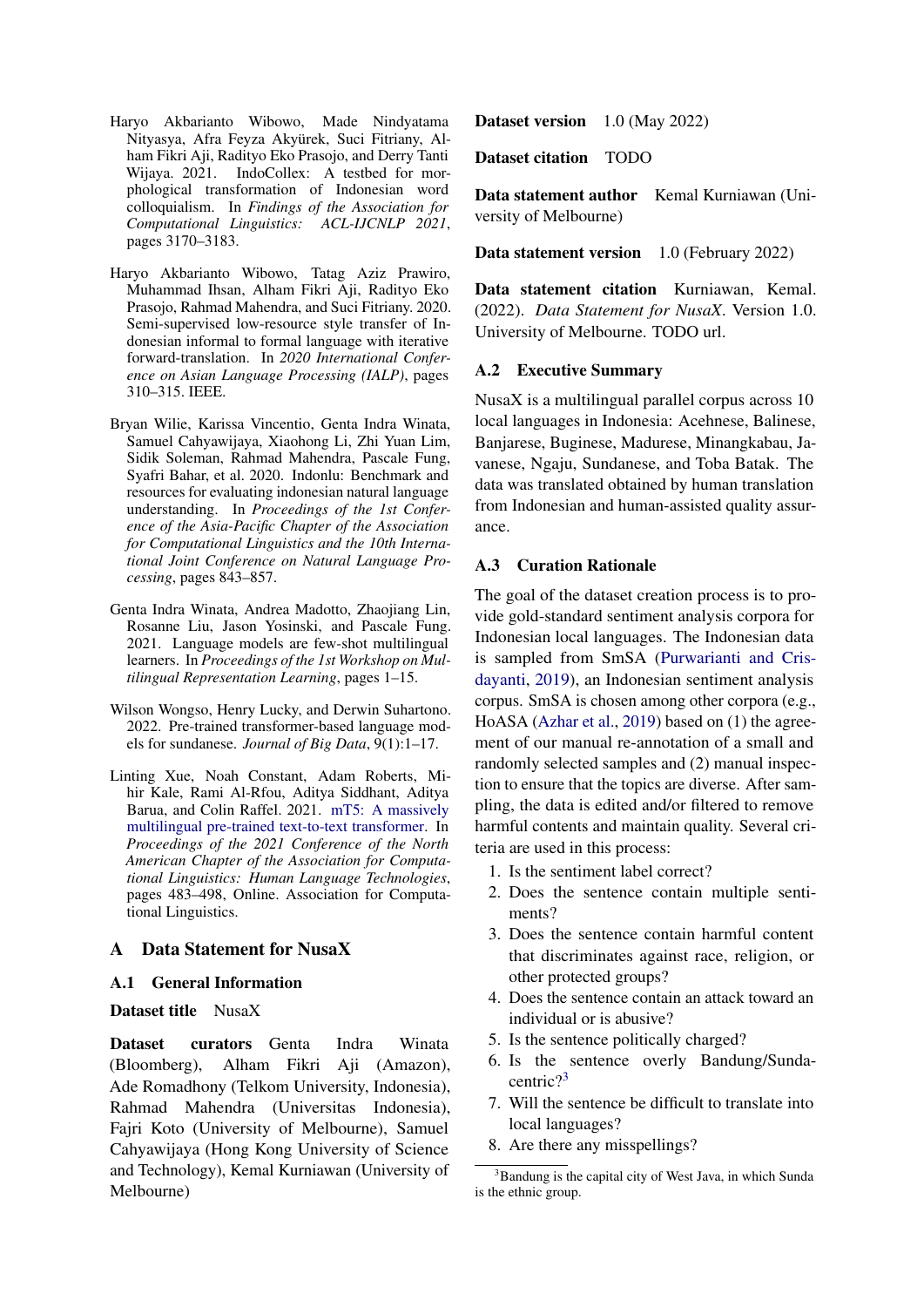## A.4 Documentation for Source Datasets

NusaX is obtained by translating SmSA [\(Purwari](#page-11-0)[anti and Crisdayanti,](#page-11-0) [2019\)](#page-11-0), an Indonesian sentiment analysis dataset.

## A.5 Language Variety

NusaX covers a total of 10 local languages spoken in Indonesia (ID) as shown in Table [6.](#page-13-0)

<span id="page-13-0"></span>

| Language        | ISO 639-3 | Dialect         |
|-----------------|-----------|-----------------|
| Acehnese        | ace       | Banda Aceh      |
| <b>Balinese</b> | han       | Lowland         |
| Toba Batak      | hhc       | Toba, Humbang   |
| Banjarese       | bjn       | Hulu, Kuala     |
| <b>Buginese</b> | bug       | Sidrap          |
| Javanese        | jav       | Matraman        |
| Madurese        | mad       | Situbondo       |
| Minangkabau     | min       | Padang, Agam    |
| Ngaju           | $n_{11}$  | Kapuas, Kahayan |
| Sundanese       | sun       | Priangan        |

Table 6: Local languages spoken in Indonesia (ID) that are covered in NusaX.

## A.6 Speaker Demographic

The SmSA dataset was obtained from social media and online forums: Twitter, Zomato, TripAdvisor, Facebook, Instagram, Qraved. We can assume the users' age ranges from 25 to 34 years, which is the age range of the majority of Indonesian social media users<sup>[4](#page-13-1)</sup>.

## A.7 Annotator Demographic

A total of 28 translators are employed in the translation process. All translators are Indonesian and recruited by via either online surveys or personal contacts. They are then selected based on (1) the selfreported fluency in the local language into which they would be translating and (2) the highest education level achieved. Those who (a) are native speakers of or fluent in the target local language and (b) finished at least high school education (id: *SMA/sederajat*) are selected.

Acehnese There are 3 translators for Acehnese, but only 2 of them responded when asked for demographic information. Thus, what follows is the demographic information of only those 2 translators. One has some experience in translation work, while the other does not. One identifies as male, and the other as female. Both are in their 20s. Lastly, one works as a freelancer, while the other is a farmer.

Balinese Three people translate into Balinese. Two of them have previous experience in translation work, and both identify as female. The other one, who identifies as male, does not have such experience. Two of them are aged 20-29 years old, while the other is in their 30s. Their occupations are university lecturer, school teacher, and civil employee respectively.

Banjarese Two translators are employed for Banjarese, but only one responded when asked for demographic information. The translator has prior experience in translation work, identifies as male, is in his 40s, and works as a university lecturer.

Buginese Buginese is translated by 2 people, but only one responded when asked for demographic information. The person has prior translation experience, identifies as male, is aged 30-39 years old, and runs an Islamic boarding school as a living.

Javanese Four translators are employed for Javanese, but one did not respond when asked for demographic information. The other three have prior experience in translation work. Among them, two identify as female, and one as male. All of them are in their 20s. Two of them are university students, and the other one works as a freelance assistant editor.

Madurese There are 3 translators for Madurese. Only one of them has previous experience in translation work. Two of them identify as female, while the other as male. One person is aged under 20 years old and is a university student. The others are 20-29 years old and work as a school teacher and an employee in a private company respectively.

Minangkabau Three people translate into Minangkabau. Two of them have previous translation experience. All three identify as female and are aged 20-29 years old. They work as a civil employee, a university student, and a senior data annotator respectively.

Ngaju Two translators work on Ngaju, but only one responded when asked for demographic information. The translator has prior experience, identifies as female, is aged no less than 50 years old, and is a stay-at-home mother.

<span id="page-13-1"></span><sup>4</sup> [https://www.statista.com/statistics/997297/](https://www.statista.com/statistics/997297/indonesia-breakdown-social-media-users-age-gender/) [indonesia-breakdown-social-media-users-age-gender/](https://www.statista.com/statistics/997297/indonesia-breakdown-social-media-users-age-gender/)